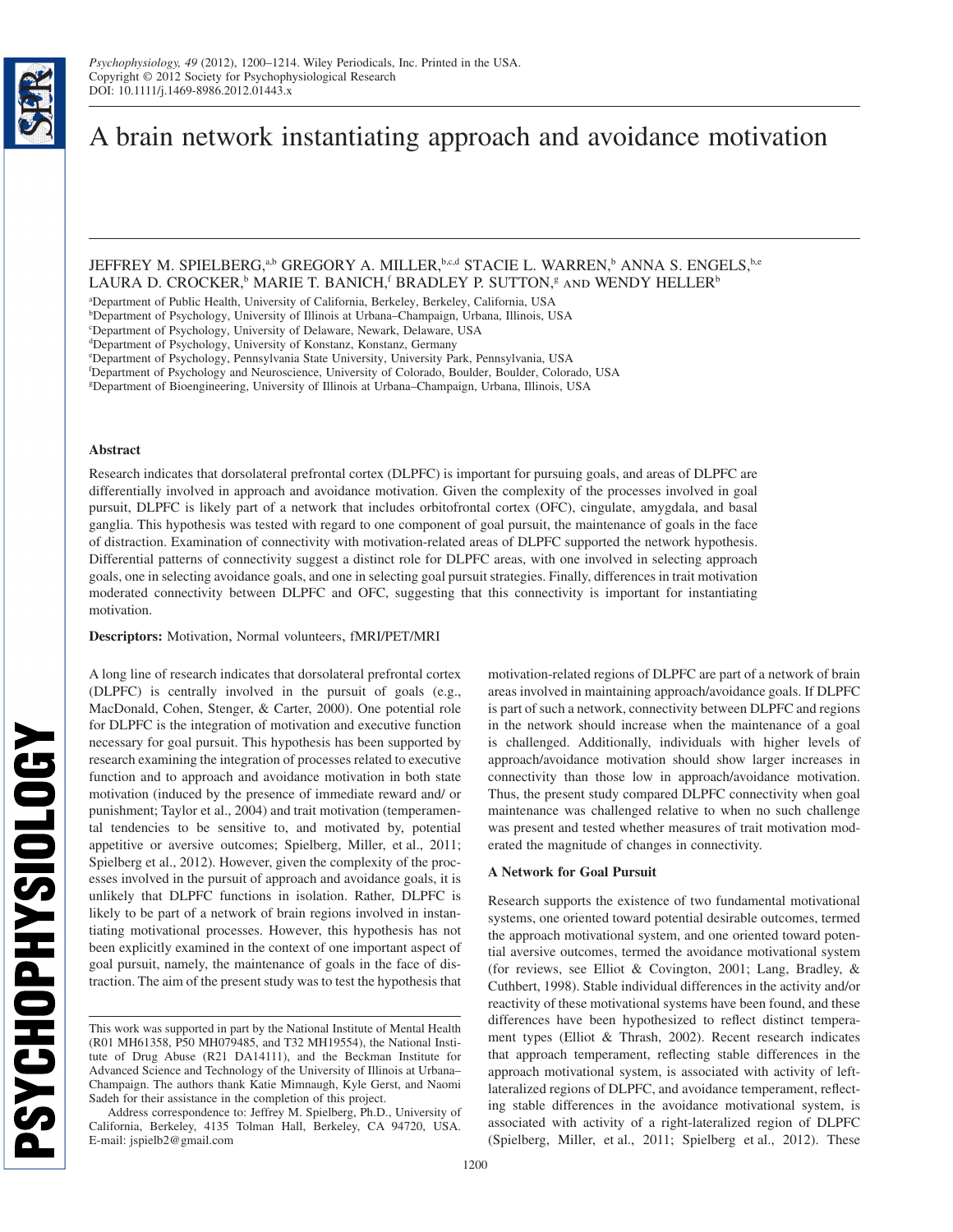findings suggest that left DLPFC is differentially associated with the pursuit of approach-related goals and right DLPFC with the pursuit of avoidance-related goals, which is consistent with a large body of research indicating that prefrontal cortex (PFC) is lateralized with respect to motivational direction and emotional valence (for a review, see Spielberg, Stewart, Levin, Miller, & Heller, 2008). This conceptualization was refined further by research indicating that portions of left and right DLPFC are involved in approach and avoidance behavior independent of the valence of the stimuli involved (Berkman & Lieberman, 2010), supporting the role of DLPFC in the pursuit of goals separate from valuation of stimuli. Additionally, evidence indicates that a region in left DLPFC is associated with both approach and avoidance temperament (Spielberg, Miller, et al., 2011; Spielberg et al., 2012), suggesting that some areas of DLPFC implement motivational processes that are not specific to approach or avoidance motivation (e.g., energization of behavior independent of motivational direction of behavior).

These findings are consistent with the proposal (Spielberg, Miller, et al., 2011) that regions of DLPFC integrate executive and motivational processes during goal pursuit, although the exact nature of these processes remains unclear. Given strong evidence of DLPFC involvement in maintaining and updating information (e.g., Wager & Smith, 2003) and in top-down control (e.g., Dosenbach, Fair, Cohen, Schlaggar, & Petersen, 2008), it is possible that these regions of DLPFC maintain and integrate information relevant to approach and avoidance goal pursuit and use this information to bias processing in other brain regions to be congruent with the pursuit of goals when the pursuit of goals is challenged.

Although Spielberg, Miller, et al. (2011) hypothesized that DLPFC has a central role in approach and avoidance goal pursuit, it is unlikely that DLPFC functions in isolation. Rather, DLPFC is likely to be part of a network, with each node having distinct roles in the pursuit of goals (Miller & Cohen, 2001). Several recent studies have found that DLPFC exhibits connectivity with several brain regions thought to be important for goal pursuit and that this connectivity depends on the level of motivational incentive present. For example, Szatkowska, Bogorodzki, Wolak, Marchewka, and Szeszkowski (2008) found that DLPFC connectivity with orbitofrontal cortex (OFC) increased with the level of available reward during a working memory task, and a number of studies have found that DLPFC connectivity with portions of the basal ganglia (BG; e.g., nucleus accumbens, putamen) depends on the level of monetary reward (e.g., Ballard et al., 2011; Staudinger, Erk, & Walter, 2011). Similarly, reward dependent connectivity between DLPFC and the dorsal aspect of anterior cingulate (ACC) has been observed when participants had to switch between task rules (Kouneiher, Charron, & Koechlin, 2009). Evidence of anatomical connections between DLPFC and these regions (e.g., M. Beckmann, Johansen-Berg, & Rushworth, 2009; Sakagami & Watanabe, 2007) further supports the hypothesis that they function as a network.

Although this research supports the hypothesis that DLPFC functions as part of a network of regions during the pursuit of goals, research has yet to examine whether DLPFC similarly functions as part of such a network in the context of one vital aspect of goal pursuit, the maintenance of goal pursuit in the face of distraction. Given evidence that DLPFC is heavily involved in top-down control (Dosenbach et al., 2008), it is reasonable to expect DLPFC to play a vital role in moderating the activation of other brain regions involved in goal pursuit in order to maintain the pursuit of goals in the face of distraction. However, this hypothesis has yet to be directly tested, leaving open the question of DLPFC's role in a network during the maintenance of goals.

The present study tested this hypothesis by examining connectivity between DLPFC and several brain regions that appear to be integral to approach and avoidance goal pursuit. Specifically, the present study focused on OFC, ACC, amygdala, and BG. This set of regions is certainly only a subset of those involved in goal pursuit. The present study focused on this subset because evidence suggests that (a) these regions instantiate central aspects of approach and avoidance motivation (discussed briefly below) and (b) they are likely to be involved in the aspect of goal pursuit studied here (maintenance of goal pursuit in the face of distraction). There are a number of reviews discussing the potential roles of these regions in motivation and goal pursuit (e.g., Amiez & Petrides, 2009; Berkman & Lieberman, 2009; Cain & LeDoux, 2008; Davidson & Irwin, 1999; Porcelli & Delgado, 2009; Rangel & Hare, 2010). Therefore, only a brief discussion of the role of these regions will be provided here, and interested readers are referred to these reviews for further information.

**Orbitofrontal cortex.** Research suggests that OFC is involved in maintaining the current and expected motivational value of stimuli (O'Doherty & Dolan, 2006). Stimulus value information is vital to maintaining goals in the face of distraction because it is important in the determination of whether the distracting information indicates the presence of a more valuable goal. Research suggests that OFC provides information about stimulus value to DLPFC (Szatkowska et al., 2008), which could then be used to select appropriate goals. However, researchers have also hypothesized that DLPFC modulates stimulus values stored in OFC to be congruent with current goals (e.g., decreasing the value of liked but unhealthy foods in dieters; Hare, Camerer, & Rangel, 2009). Thus, the relationship between DLPFC and OFC may be bidirectional, with stimulus value both informing and being informed by current goals.

The spatial organization of OFC remains a matter of debate. Specifically, some research supports a medial/lateral distinction, with medial and lateral OFC involved in maintaining reward values and punishment values, respectively (Elliott, Dolan, & Frith, 2000; Kringelbach & Rolls, 2004; O'Doherty, 2007). However, a medial/ lateral parcellation does not incorporate hemispheric laterality, and research suggests that hemispheric laterality is an important organizing factor for PFC with respect to motivation and emotion (Davidson & Irwin, 1999; Heller, 1993). Wager et al. (2008) provided insight into how medial/lateral and hemispheric organizations of OFC may be integrated, finding that bilateral medial and right lateral OFC were associated with pleasant emotional experience, whereas left middle and left lateral OFC were associated with unpleasant emotional experience.

**Anterior cingulate cortex.** ACC is also thought to have a central role in the pursuit of goals (Rushworth, Behrens, Rudebeck, & Walton, 2007). One popular theory holds that ACC is involved in the detection of error and/or conflict (e.g., Carter et al., 1998). However, ACC activation has also been observed in contexts without error or conflict, such as when detecting cues signaling potential reward (Bush et al., 2002). In an attempt to reconcile the extant evidence, Rushworth and Behrens (2008) proposed that ACC is involved in encoding the predicted value associated with actions, information that is necessary for creating efficient strategies for goal pursuit. Given that DLPFC has also been implicated in the selection of optimal action strategies (Frith, 2000), one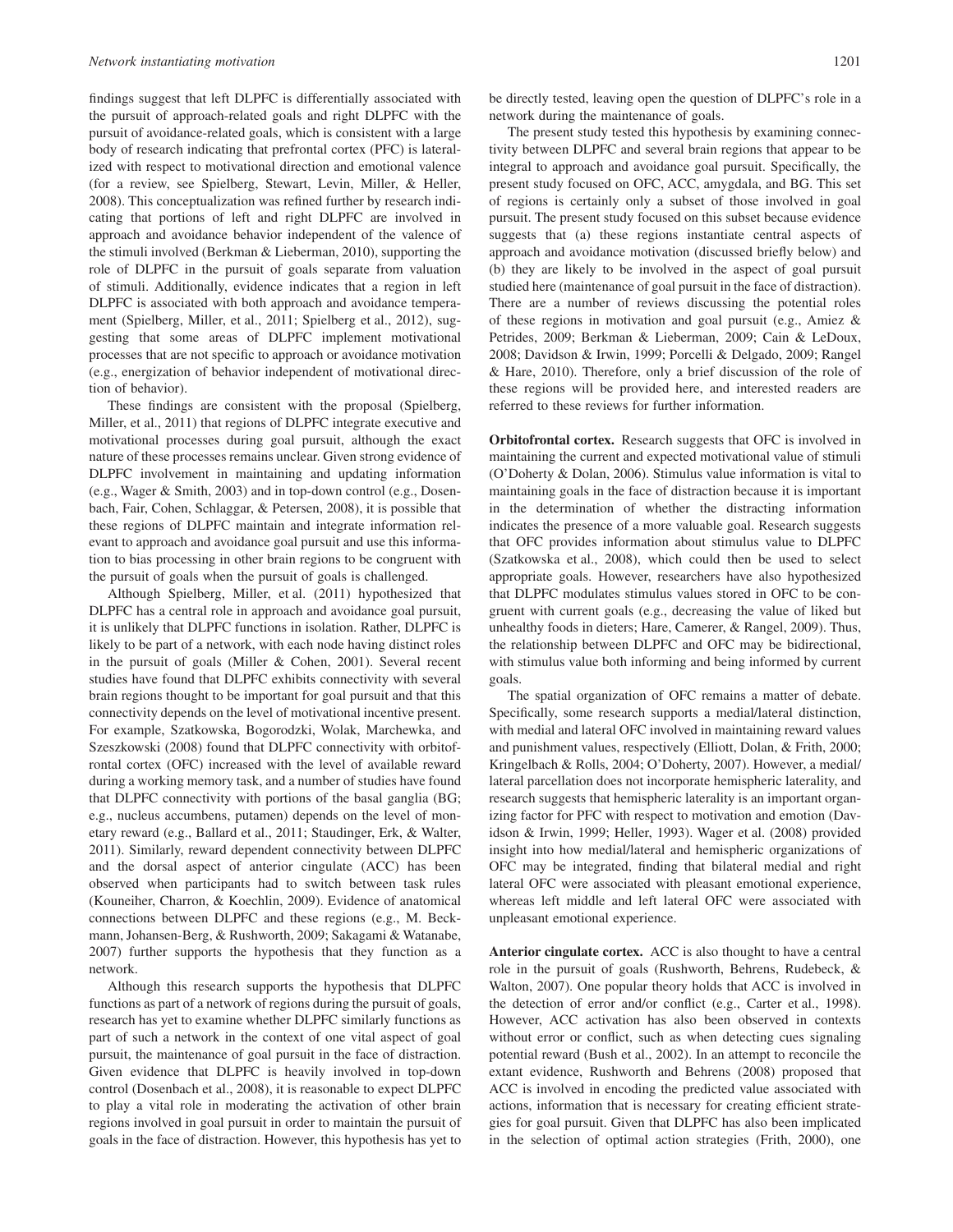possibility is that ACC and DLPFC interact to determine the strategy used to pursue goals. Supporting this hypothesis, a recent study (M. Beckmann et al., 2009) identified a region (roughly corresponding to what has been labeled dorsal ACC [Bush, Luu, & Posner, 2000] and extending around the genu of the corpus callosum) that was reliably activated by reward manipulations and had abundant white-matter connections with DLPFC and surrounding cortex, suggesting that this ACC region provides motivational information regarding actions to DLPFC. Action value information appears to be vital to the maintenance of goals in the face of distraction, because it is important for determining whether the distracting information signals that the current action plan should be adjusted.

**Amygdala.** Amygdala is involved in identifying motivationally salient stimuli and enhancing perceptual processing of such stimuli (Pessoa & Adolphs, 2010). These processes appear to be vital in maintaining goal pursuit in the face of distraction, because they are important in determining to which stimulus aspects to attend. Although traditionally discussed with regard to the identification of unpleasantly valenced stimuli (e.g., Adolphs, Tranel, Damasio, & Damasio, 1995), amygdala is also involved in identifying pleasantly valenced stimuli (e.g., Holland & Gallagher, 2004; Sabatinelli, Bradley, Fitzsimmons, & Lang, 2005), and its engagement appears not to be dependent on valence per se.

**Basal ganglia.** Another set of regions thought to be important for the pursuit of goals is BG, which is made up of striatum, globus pallidus, substantia nigra, and subthalamic nucleus. Research implicates these subcortical nuclei in a number of motivational processes (Haber, 2009), such as anticipating rewarding stimuli (Knutson, Taylor, Kaufman, Peterson, & Glover, 2005), reinforcing actions (Tricomi, Delgado, & Fiez, 2004), and integrating motivational information from diverse areas and using this integrated information to moderate ongoing processing in target brain areas (e.g., OFC; Haber, 2009). These processes appear to be central to the maintenance of goals in the face of distraction because, for example, it is important to integrate stimulus and action values associated with the goal and with distracting information in order to influence behavior appropriately.

## **The Present Study**

Although research suggests that all of the brain areas discussed above are important for goal pursuit, the hypothesis that these regions function as a network to maintain approach and avoidance goals in the face of distraction remains untested. The present study tested this hypothesis using functional magnetic resonance imaging (fMRI) while participants performed a task that manipulated distraction from goal pursuit, the color-word Stroop task (Stroop, 1935). When the maintenance of goal pursuit (naming of ink color) is challenged by distracting information (when word meaning and ink color are incongruent), connectivity should be higher between DLPFC and brain regions involved in the pursuit of goals than when no such distraction is present (when word meaning and ink color are congruent). The present investigation tested this hypothesis via analysis of psychophysiological interaction (PPI) between DLPFC activation and task condition (incongruent, congruent) predicting activity in the brain regions discussed above.

Although the PPI analyses can identify a network of brain regions that interact with motivation-related DLPFC regions to maintain goal pursuit, these analyses would not indicate the extent

to which connectivity in this network specifically instantiates approach and avoidance motivation. If this network instantiates approach and avoidance motivation, individuals with higher levels of trait motivation should show greater connectivity. Therefore, three-way PPIs between DLPFC activation, task condition, and questionnaire measures of temperamental motivation were examined.

Three specific areas of DLPFC were examined in the present study based on a priori clusters identified by Spielberg, Miller, et al. (2011): a cluster in left DLPFC related to approach motivation, a cluster in right DLPFC related to avoidance motivation, and a cluster in left DLPFC related to both approach and avoidance motivation. Although all three DLPFC clusters were hypothesized to be involved in goal pursuit and thus should be connected with all the candidate network nodes, it is possible that the clusters have distinct roles in goal pursuit. If so, the DLPFC clusters should exhibit differential connectivity with the network nodes. Hypotheses related to differential connectivity with OFC were examined: Given evidence that medial and left lateral OFC are associated with maintaining reward and punishment value, respectively, the DLPFC cluster associated with approach motivation was hypothesized to exhibit greater connectivity with medial OFC than the DLPFC cluster associated with avoidance motivation, and vice versa for left lateral OFC. Additionally, both clusters associated with only one type of motivation were expected to show greater connectivity with OFC than the cluster associated with both approach and avoidance motivation, given that this cluster may be involved in processes that are independent of motivational direction.

The present study used two independent samples. The first sample was the data examined in Spielberg, Miller, et al. (2011). Because these data were used to identify the DLPFC seed clusters, it is possible that the findings could be biased by overfitting of the seed clusters. Specifically, cluster shape in Spielberg, Miller, et al. may have been partially determined by error variance shared with other areas of the brain. Therefore, a second, independent sample was used to replicate these analyses in order to rule out this potential confound. In addition, the second study tested generalizability across a wider demographic.

#### **Method**

#### **Participants**

**Sample 1.** Participants were the same sample of undergraduate students used in Spielberg, Miller, et al. (2011). The initial sample consisted of 107 participants. Data from 25 participants were not used because the participant (a) moved more than 3.3 mm (the smallest side of a voxel) relative to the volume used for registration (the middle volume of the time series) or more than 2 mm relative to the previous volume, (b) committed errors on 15% or more of the trials, (c) exhibited reaction times greater than 3 standard deviations from the mean, (d) exhibited apparent signal loss due to magnetic susceptibility in areas of interest, and/or (e) exhibited activation patterns that appeared to be due to residual motion artifact. The final sample consisted of 82 participants (57% female, mean age = 19.1 years). One participant's scans exhibited scanner artifact throughout the time series. Independent components analysis, as implemented in MELODIC (C. Beckmann & Smith, 2004), was used to isolate and remove this artifact. After removal, no artifact was apparent.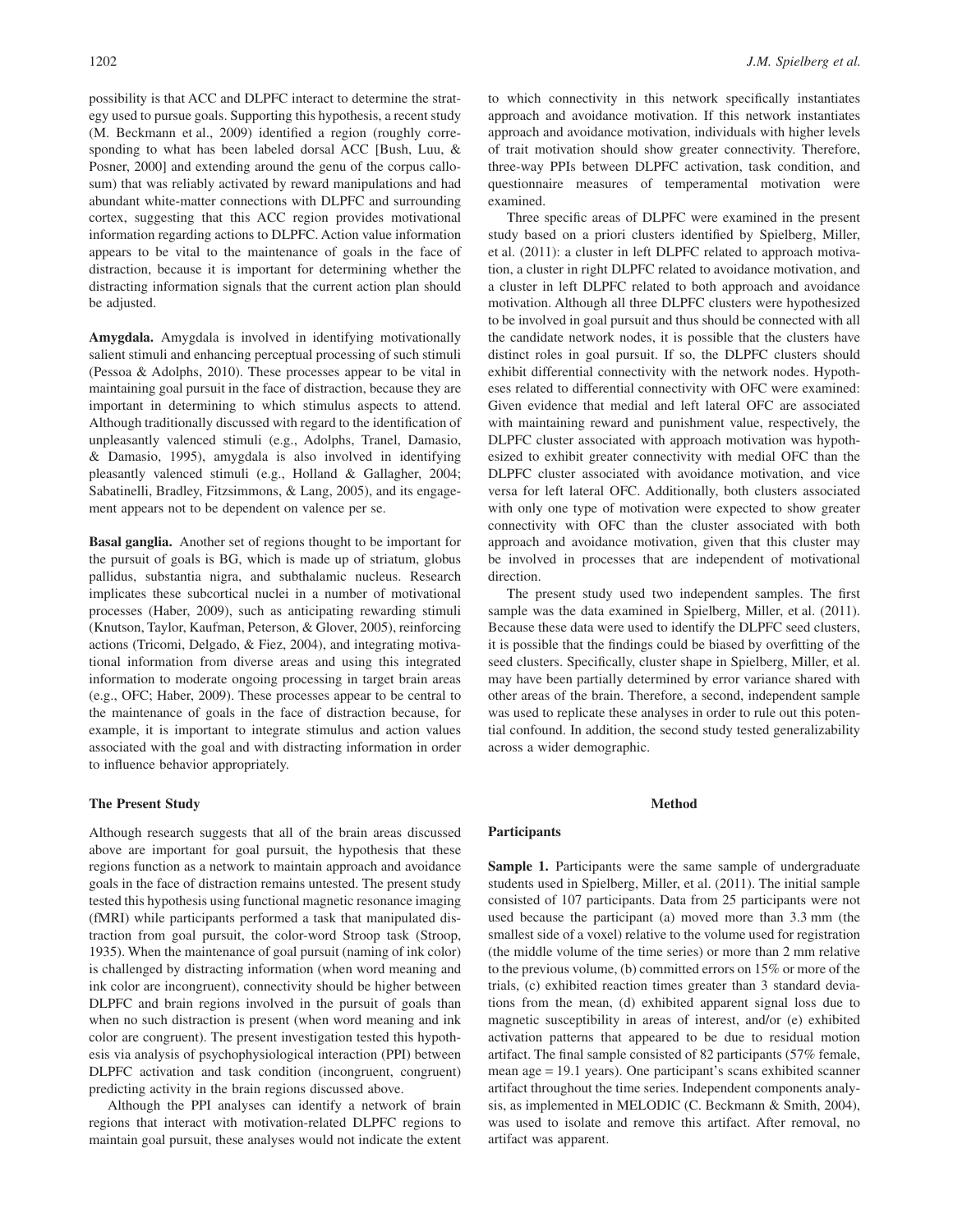**Sample 2.** An unselected sample of participants was collected in order to test whether the findings for Sample 1 were generalizable to a broader sample. These participants were recruited from the community using advertisements placed in local newspapers and an electronic list-serve. Participant screening and data-quality procedures were identical to those used for Sample 1. A total of 120 participants completed the protocol, and data from 102 participants  $(63\%$  female, mean age = 34.2 years) passed data quality screening. All study procedures (e.g., task design, data collection) were identical across samples.

**Combined sample.** Given that fMRI data are relatively noisy (Lazar, 2008) and thus have low reliability, the magnitude of the observed relationships between brain regions would be attenuated (Bollen, 1989). Therefore, the power to detect differences among the three DLPFC clusters in connectivity with nodes in the proposed network would be reduced. Additionally, low reliability would lead to a restriction in the range of levels of connectivity with DLPFC, reducing the power to detect moderation of such connectivity by temperamental motivation. Therefore, Samples 1 and 2 were combined (total  $N = 184$ ) in order to test whether connectivity differed among the DLPFC clusters and whether connectivity with DLPFC clusters was moderated by temperamental motivation. Data from eight participants were not used in the moderation analyses because of missing questionnaire data (*N* = 176,  $60.2\%$  female, mean age = 27.3 years).

## **Questionnaires**

As was done in Spielberg, Miller, et al. (2011), three questionnaires that have been associated with Approach and Avoidance Temperament were administered to measure these constructs (Elliot & Thrash, 2002; Spielberg, Heller, Silton, Stewart, & Miller, 2011): the Behavioral Activation and Behavioral Inhibition Scales (Carver & White, 1994), the Extraversion and Neuroticism subscales of the NEO-Five Factor Inventory (Costa & McRae, 1992), and the Positive and Negative Temperament subscales of the General Temperament Survey (Watson & Clark, 1993).

# **DLPFC Seed Clusters**

The DLPFC seed areas were those identified by Spielberg, Miller, et al. (2011). Participants in the Spielberg, Miller, et al. study performed the color–word Stroop, and analyses identified regions in which activation during the maintenance of goal pursuit was greater for those individuals who were higher on trait approach or avoidance motivation or both. One cluster was located in left DLPFC (BA 9, max z MNI coordinates  $=[-36, 30, 46]$ ) and was associated with approach temperament, and one cluster was located in right DLPFC (BA  $9/8/6$ , max z MNI coordinates = [36, 12, 44]) and was associated with avoidance temperament. Additionally, one cluster in left DLPFC (BA 9/8) was examined in the present study that merged two overlapping clusters associated with approach (max z MNI coordinates  $=[-18, 46, 36]$ ) and avoidance (max z MNI coordinates  $=[-8, 42, 36]$  given that this area may implement motivational processes not specific to approach or avoidance motivation. This combined cluster was anterior to the cluster associated with only approach motivation. Thus, three DLPFC clusters were used: (a) one in left DLPFC related to approach temperament, (b) one in right DLPFC related to avoidance temperament, and (c) one in left DLPFC related to both approach and avoidance.

#### **Stimuli and Experimental Design**

Participants completed two tasks, a color–word Stroop and an emotion–word Stroop (duration of each task =  $12$  min  $20$  s) in fMRI and electroencephalography (EEG) sessions (findings from the emotion–word Stroop tasks and EEG sessions are not presented here). The order of presentation of the two tasks and the two sessions was counterbalanced across participants. In the color– word Stroop task, blocks of color-congruent or color-incongruent words alternated with blocks of neutral words. Additional neutral trials were intermixed 50:50 in congruent and incongruent blocks to prevent the development of word-reading strategies. This type of blocked-design color–word Stroop task has been shown to effectively elicit Stroop interference (Banich et al., 2000; Compton et al., 2003). The order of presentation of blocks in the present investigation was counterbalanced for each participant. In addition to the word blocks, there were four fixation blocks (one at the beginning, one at the end, and two in the middle of the session) and five rest blocks (one at the beginning, one at the end, and one between each word block).

The task consisted of 256 trials presented in 16 blocks (four congruent, four incongruent, and eight neutral) of 16 trials each, with a variable intertrial inteval (ITI;  $2000 \pm 225$  ms) between trial onsets. A trial began with presentation of a word for 1500 ms, followed by a fixation cross for an average of 500 ms. Each trial consisted of one word presented in one of four ink colors (red, yellow, green, blue), each color occurring equally often with each word type. The task consisted of congruent trials in which the word named the ink color in which it was printed (e.g., the word "RED" printed in red ink), incongruent trials in which the word named a color incongruent with the ink color in which it was printed (e.g., "GREEN" in red ink), and neutral trials in which the word was unrelated to color (e.g., "LOT" in red ink). Neutral words were matched with color words for word frequency and length. Each word (visual angle 6–16°) was centered on a black background and projected.

## **fMRI Data Collection**

The fMRI data were 370 three-dimensional (3D) images acquired using a Siemens gradient-echo echo-planar imaging sequence (TR 2000 ms, TE 25 ms, flip angle  $80^\circ$ ,  $FOV = 22$  cm) on a Siemens Allegra 3T scanner. Each image consisted of 38 oblique axial slices (slice thickness 3 mm, 0.3-mm gap, in-plane resolution  $3.4375 \times 3.4375$  mm) acquired parallel to the anterior and posterior commissures. After the fMRI acquisition, a 160-slice MPRAGE structural sequence was acquired (spatial resolution  $1$  mm  $\times$  1 mm  $\times$  1 mm) and used to warp the participant's functional data into standard space.

## **fMRI Data Reduction and Preprocessing**

Image processing and statistical analysis were implemented primarily using FEAT v5.98, part of the FSL analysis package (http://www.fmrib.ox.ac.uk/fsl). The first three time points (fMRI volumes) of the data set corresponding to each task for each subject were discarded to allow the MR signal to reach a steady state. Functional data for each participant were motion corrected using the MCFLIRT linear registration tool (Jenkinson, Bannister, Brady, & Smith, 2003), intensity normalized, temporally filtered with a nonlinear high-pass filter, and spatially smoothed using a 3D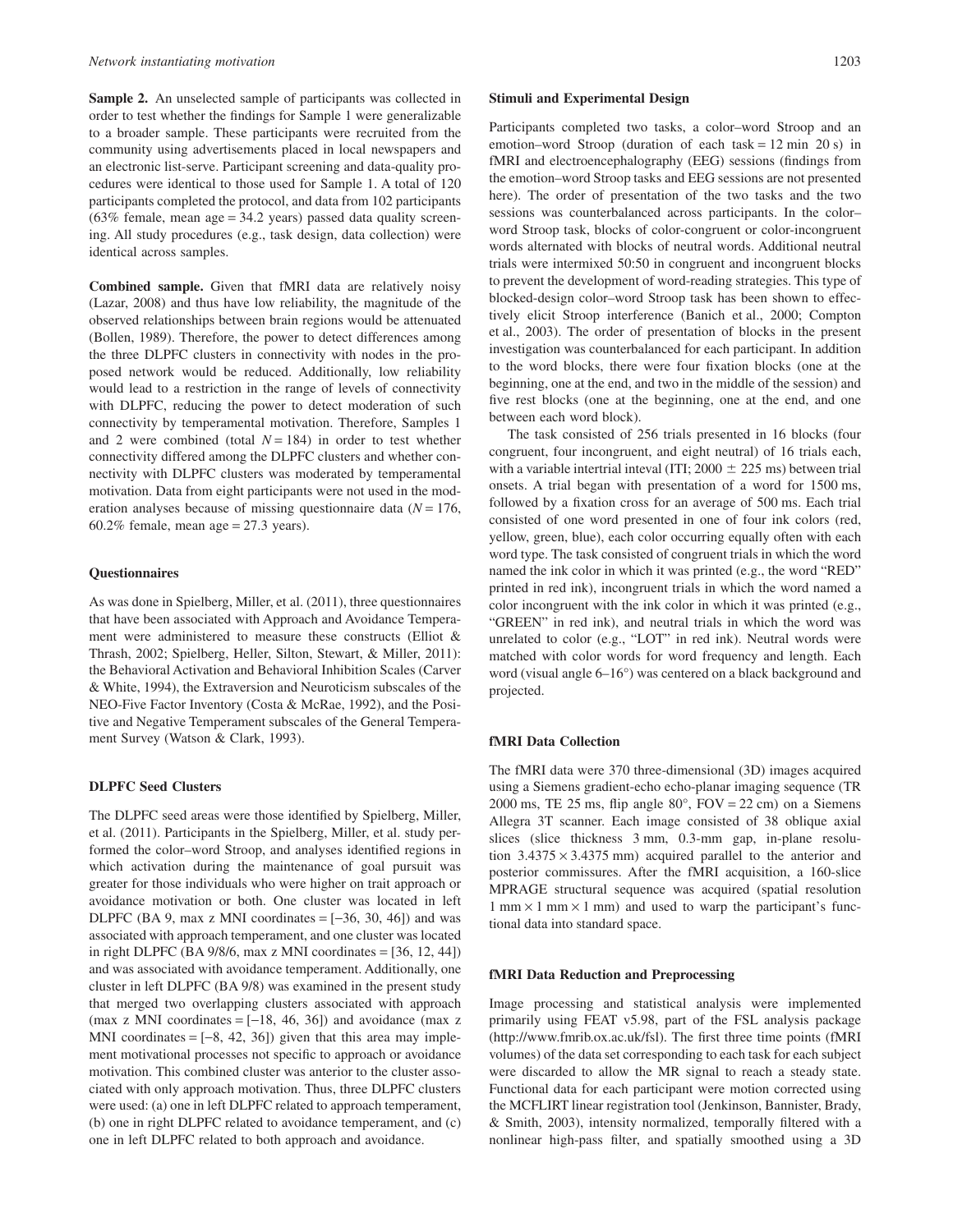Gaussian kernel (FWHM =  $5 \text{ mm}$ ). Temporal low-pass filtering was carried out using AFNI's 3dDespike tool (http://afni. nimh.nih.gov/).

# **fMRI Data Processing**

Psychophysiological interaction analyses were performed on the preprocessed functional time series of each participant using FILM (Woolrich, Ripley, Brady, & Smith, 2001). For each participant, a separate analysis was conducted for each of the three DLPFC regions of interest (ROIs). For each DLPFC ROI, the DLPFC ROI was warped from standard space into the participant's functional space, and a predictor was created by extracting the mean value across all voxels in the ROI for each of the 370 time points. In each analysis, six predictors were entered: (1) one of the DLPFC time series predictors, (2) a congruence predictor (IvC) that modeled the difference between incongruent and congruent conditions (coded as 1 during the incongruent condition, -1 during the congruent condition, and 0 at all other times), (3) the interaction (represented by the product) of the DLPFC time series and congruence predictors, and (4–6) three predictors of no interest that modeled the variance associated with the sum of the incongruent and congruent conditions (in order to model the variance shared among these conditions), the neutral condition, and the rest condition. The IvC predictor and the three predictors of no interest were convolved with a gamma function to better approximate the temporal course of the BOLD hemodynamic response function (this convolution was performed on the IvC predictor prior to creating the interaction term). Each predictor yielded a per-voxel effect-size parameter estimate  $(\beta)$  map representing the magnitude of activation associated with that predictor. For each participant, these functional activation maps, as well as the corresponding structural MRI map, were warped into a common stereotaxic space (MNI 152 symmetrical  $1 \text{ mm} \times 1 \text{ mm} \times 1 \text{ mm}$  template; Fonov, Evans, McKinstry, Almli, & Collins, 2009) using FNIRT (Andersson, Jenkinson, & Smith, 2007).

Group inferential statistical analyses were carried out using FLAME (FMRIB's Local Analysis of Mixed Effects). The  $\beta$  maps corresponding to the interaction terms were entered as dependent variables into separate one-sample, two-tailed *t* tests. Each *t* test produced one  $\beta$  map that corresponded to the mean of the interaction across the sample. The *t* tests were then converted to *z* scores to determine the significance of the  $\beta$ s.

Monte Carlo simulations via AFNI's AlphaSim program were used to estimate the overall significance level for thresholding the 3D functional *z* map image (Ward, 2000). These simulations provided the appropriate cluster size, which, in combination with an individual voxel *z* threshold of  $p = .04$ , gave an overall two-tailed family-wise error rate of .05. Four masks of a priori regions of interest were used to limit the number of voxels under consideration. These masks were of (a) ventral prefrontal cortex (including OFC; cluster threshold =  $897 \text{ mm}^3$ ), (b) cingulate and paracingulate gyri (cluster threshold =  $819 \text{ mm}^3$ ), (c) amygdala (cluster threshold =  $351 \text{ mm}^3$ ), and (d) striatum and globus pallidus (cluster threshold  $= 585$  mm<sup>3</sup>). These masks were created using the Harvard/Oxford probabilistic atlases that come with FSL (thresholded at 15%). Because we used a standard space image that is slightly different from the one used to create these masks, we registered the standard image used in the creation of the atlases to the standard image used in the present study and applied this registration to the masks (followed by binarization). After warping, the masks appeared to accurately map the relevant regions.

#### **Confound Detection Analyses**

An additional set of analyses was conducted in order to rule out the potential confound that the findings for a given DLPFC cluster were being driven by shared variance with the other two DLPFC clusters rather than variance specific to that cluster. Specifically, analyses were rerun with new DLPFC predictors (and associated interaction predictors) that captured only the unique variance associated with that DLPFC cluster. These predictors were created for each participant, for each DLPFC cluster, by partialling out the variance associated with the other two DLPFC predictors prior to creating the interaction term. In addition to the new DLPFC and interaction predictors and the other predictors included in the original analyses (IvC and the predictors of no interest), two predictors were included in each analysis. These were the predictors corresponding to the time series from the other two DLPFC clusters and were included so that the shared variance, which was removed from the new DLPFC predictor, would also be removed from the error term to ensure that the tests were not biased toward Type II errors. To ensure that the inclusion of these two predictors did not interfere with the test of the interaction, the variance associated with the interaction was partialled out of the two predictors before entering them into the model. These analyses were thresholded in the same manner as the original analyses described above, except that onetailed *t* tests were used, given that the direction of the effect of interest was specified by the findings of the original analysis.

## **Interaction Decomposition**

For each DLPFC cluster, the interaction analysis identifies voxels in other brain regions with time series that show significantly different correlations with DLPFC depending on the task condition (incongruent vs. congruent). Thus, the interaction analysis tests whether there is a significant difference in correlations between conditions and can also indicate the sign of that difference (e.g., the correlation is more positive during incongruent than congruent). However, these analyses cannot provide the size or sign of the individual correlations for each condition, which limits the interpretations that can be made about the relationships.

Therefore, analyses were conducted to determine the size and sign of the individual correlations for each condition. For each cluster that emerged from an interaction analysis, the time series data for that cluster were extracted separately for the incongruent and congruent blocks and regressed (separately for incongruent and congruent) on the relevant DLPFC seed cluster time series. Only time points corresponding to when the convolved congruence predictor had reached its maximum absolute value were used, leaving 12 time points per block. These regressions were conducted using the Mixed procedure in SPSS version 18. Participant was the nesting variable, and block and time point were repeated factors. The level 1 covariance matrix was modeled with a lag 1 autoregressive function. Regression  $\beta s$  were converted into correlations using the  $t$  value and degrees of freedom corresponding to that  $\beta$ . Specifically, the *t* value was divided by the square root of the sum of the degrees of freedom and the squared *t* value.

## **Conjunction Analyses**

A conjunction analysis was carried out for connectivity with each DLPFC cluster using the method outlined by Nichols, Brett, Andersson, Wager, and Poline (2005). Specifically, a conjunction *z* map was created by taking the least significant *z* value (the *z* value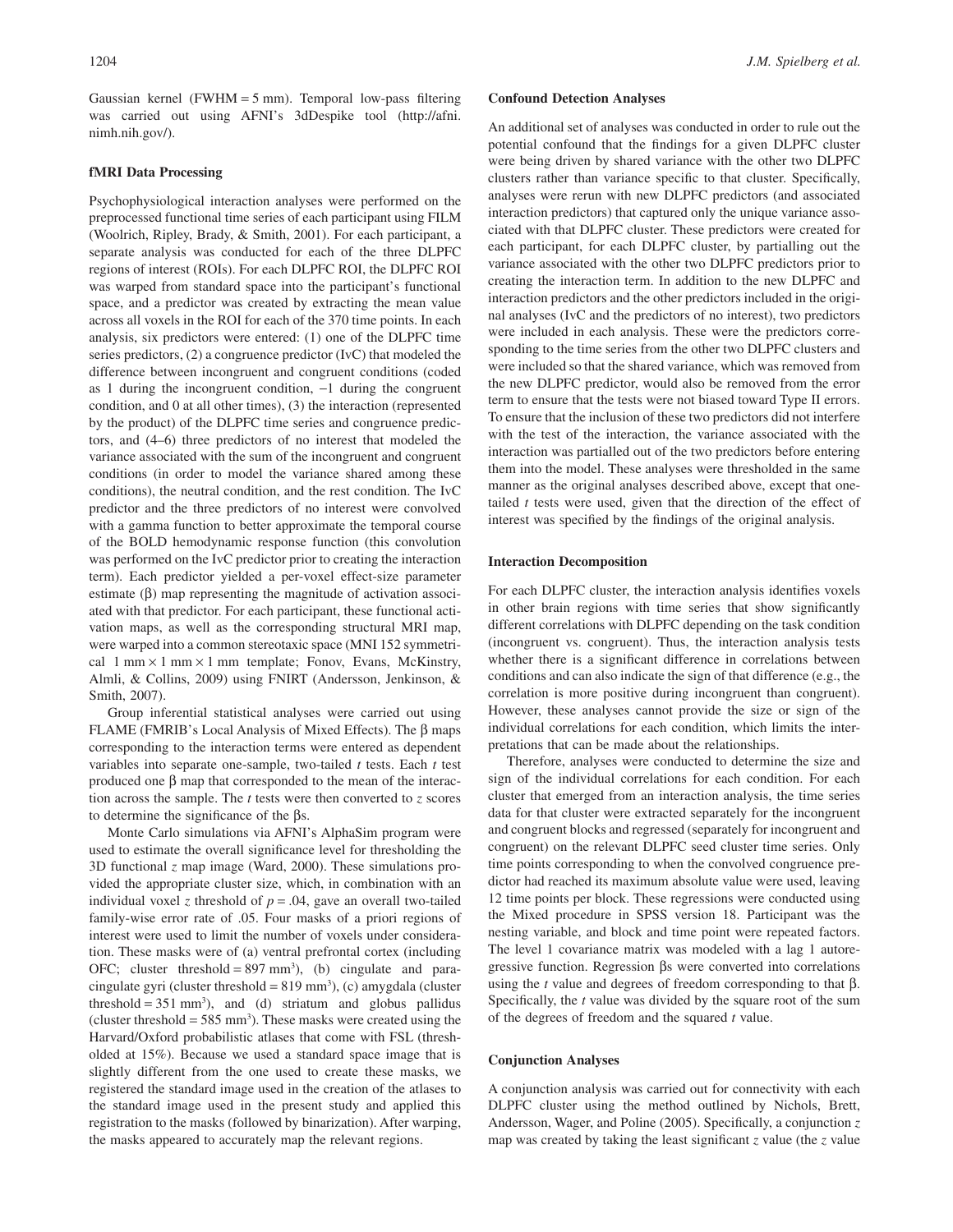closest to 0) for each voxel from the *z* maps for the two samples (if the *z* values differed in sign, a value of 0 was assigned instead). For example, if the *z* values at voxel [1,1,1] for Sample 1 and Sample 2 were 1.6 and 1.9, respectively, the value of voxel [1,1,1] in the conjunction map would be the Sample 1 value (1.6). The conjunction maps were then thresholded in the manner described above (using the same masks), except one-tailed tests were used, given that all effects in both samples were in the positive direction.

# **Connectivity Comparisons**

To determine whether the DLPFC clusters had differential patterns of connectivity, three fixed-effects, voxel-wise paired *t* tests were conducted that compared the  $\beta$ s corresponding to connectivity between one DLPFC cluster and a voxel to the  $\beta s$  corresponding to connectivity between another DLPFC cluster and that voxel. These analyses used the PPI analyses in which the variance associated with the other two DLPFC clusters had been partialled out in order to maximize the specificity of the findings. These analyses were thresholded in the manner described above. One-tailed tests were used for comparisons in which a specific a priori directional difference was hypothesized. Additionally, masks of medial (cluster threshold =  $663$  mm<sup>3</sup>) and lateral (cluster threshold =  $663$  mm<sup>3</sup>) OFC were used for the comparison between the DLPFC cluster associated with only approach and the cluster associated only with avoidance.

# **Moderation of PPI Connectivity by Temperamental Motivation**

#### **Computation of approach and avoidance temperament scores.**

Approach and avoidance factor scores were computed using the methods reported by Spielberg, Heller, et al. (2011), Spielberg, Miller, et al. (2011), and Spielberg et al. (2012). Specifically, the questionnaire scales were used as indicators in confirmatory factor analysis using SPSS's AMOS. Two latent factors were modeled, with Behavioral Activation, Extraversion, and Positive Temperament used as indicators for approach temperament and Behavioral Inhibition, Neuroticism, and Negative Temperament used as indicators for avoidance temperament. Maximum likelihood estimation was used, and the two latent factors were allowed to covary freely. Factor scores were extracted with the regression method to use as measures of approach and avoidance temperament. These procedures closely follow those established by Elliot and Thrash (2002), who also observed the factor structure observed in the present study and found these factors to be linked systematically to approach and avoidance goal pursuit.

**Data analysis.** To assess moderation of PPI connectivity by temperamental motivation, the PPI  $\beta$  maps computed earlier were entered as dependent variables in a higher level regression. Approach and avoidance factor scores were entered as predictors of PPI connectivity with the left DLPFC cluster associated only with approach and the right DLPFC cluster associated only with avoidance. Given that the left DLPFC cluster associated with both approach and avoidance is hypothesized to be involved in processes independent of motivational direction, the sum of the approach and avoidance factors scores was used to predict PPI connectivity for this cluster. Participant age and gender were included as covariates of no interest to account for error variance. These analyses were thresholded in the manner described above.

Approach temperament was hypothesized to be associated with increased connectivity between the approach-related left DLPFC cluster and network nodes, avoidance temperament was hypothesized to be associated with increased connectivity between the avoidance-related right DLPFC cluster and network nodes, and the approach/avoidance sum score was hypothesized to be associated with increased connectivity between the approach/avoidancerelated left DLPFC cluster and network nodes. Given these a priori directional hypotheses, one-tailed tests were used for these comparisons. To provide more specific tests, masks of anteriormedial (cluster threshold =  $663$  mm<sup>3</sup>) and right agranular/lateral OFC (cluster threshold  $= 624$  mm<sup>3</sup>) were used for moderation by approach temperament of the left DLPFC cluster associated only with approach, given that these areas exhibited consistent connectivity with this DLPFC cluster. Similarly, masks of anterior-medial and lateral OFC were used for moderation by avoidance temperament of the right DLPFC cluster associated only with avoidance.

# **Results**

#### **Sample 1**

Table 1 lists brain regions that evidenced stronger positive correlations with activation in a DLPFC cluster during incongruent than congruent conditions. No clusters emerged in which the opposite pattern held. Table 1 also provides correlations between the identified brain regions and activation in this DLPFC cluster for each condition. All clusters exhibited larger positive correlations with DLPFC activation during incongruent blocks than during congruent blocks.

**Approach temperament cluster in left DLPFC.** The first set of analyses used the left DLPFC region found to be selectively associated with approach temperament in Spielberg, Miller, et al. (2011) as a seed cluster. Three clusters emerged in OFC (Figure 1A), one each in right agranular/lateral OFC, in left agranular OFC/posteriormiddle OFC, and in medial-anterior OFC. One cluster emerged in cingulate located in dorsal ACC (dACC)/genual ACC (gACC)/ subgenual ACC/paracingulate gyrus (Figure 1B). Two clusters emerged in bilateral amygdala (Figure 1C). Three clusters emerged in BG (Figure 1D), two in bilateral putamen/globus pallidus, and one in right caudate. All clusters remained significant when only the unique variance associated with the seed cluster was used, indicating that these findings are not due to variance shared with other seed clusters.

**Avoidance temperament cluster in right DLPFC.** The second set of analyses used the right DLPFC region found to be selectively associated with avoidance temperament in Spielberg, Miller, et al. (2011) as a seed cluster. As illustrated in Figure 1E, two clusters emerged in OFC, one in left agranular and posteriormiddle OFC, and one in medial-anterior OFC/frontal pole. Two clusters emerged in cingulate (Figure 1F). One large cluster was located in dACC/gACC/subgenual ACC/paracingulate gyrus, with the other in posterior cingulate (PCC), extending into precuneus. One cluster emerged in left amygdala (Figure 1G) and three in BG (Figure 1H). One cluster was located in right nucleus accumbens/ putamen/globus pallidus, one in left putamen, and one in right caudate. With the exception of the amygdala cluster, all clusters remained significant when only the unique variance associated with the seed cluster was tested, indicating that these findings are not due to variance shared with the other DLPFC seed clusters.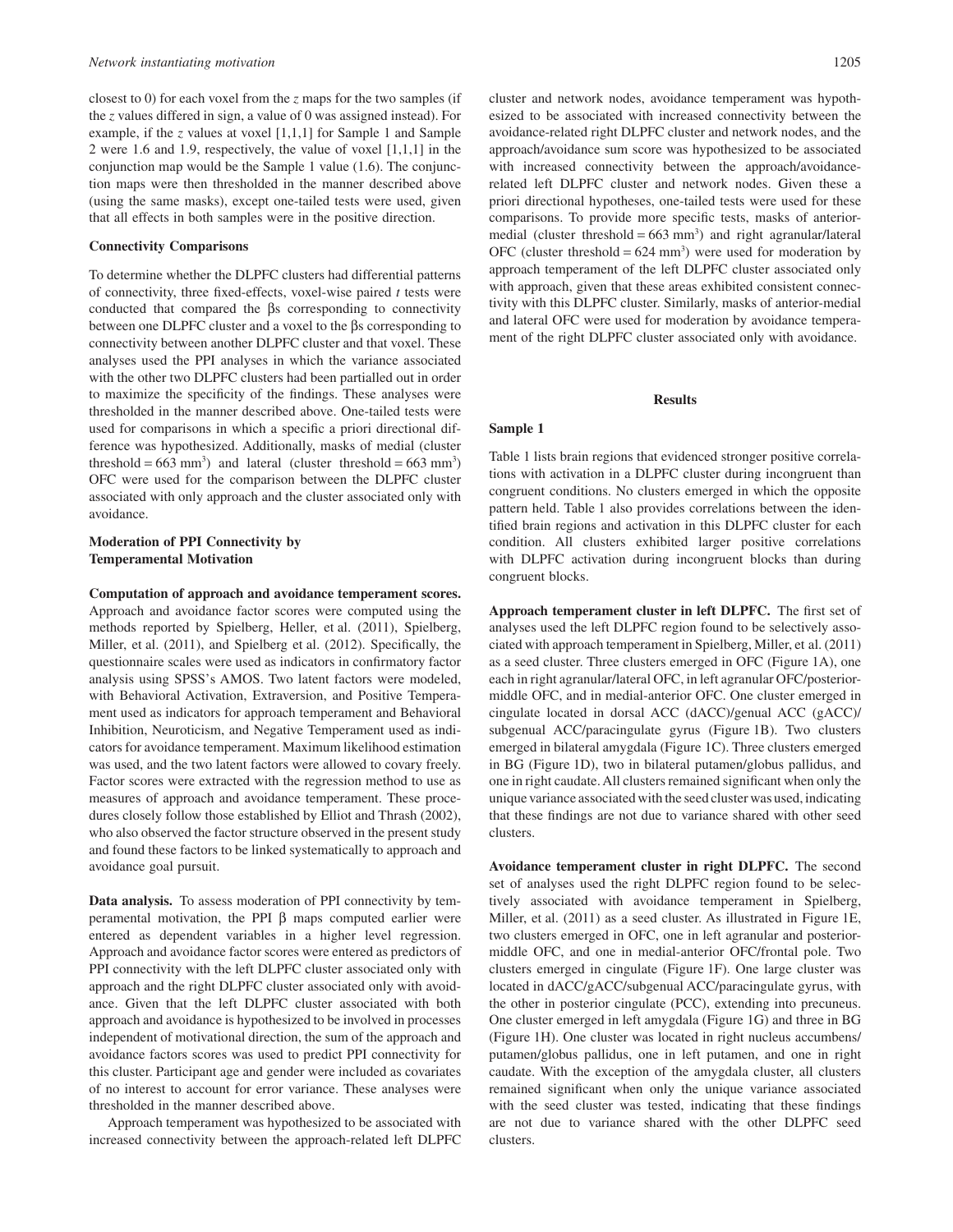|                                                                        |                       |                |             | Location       |                |                |       |                  |
|------------------------------------------------------------------------|-----------------------|----------------|-------------|----------------|----------------|----------------|-------|------------------|
| Region                                                                 | Cluster size $(mm^3)$ | Mean $z$ value | Cohen's $d$ | X              | Y              | Z              | Inc r | Con <sub>f</sub> |
| L DLPFC associated with approach temperament                           |                       |                |             |                |                |                |       |                  |
| M anterior OFC (BA 11)                                                 | 1,625                 | 2.50           | .57         | 3              | 52             | $-23$          | .08   | $-.01$           |
| L agranular OFC/posterior-middle OFC (BA 11/47)                        | 4,163                 | 2.49           | .57         | $-30$          | 9              | $-20$          | .20   | .10              |
| R agranular/lateral OFC (BA 11/47)                                     | 2,429                 | 2.35           | .52         | 21             | 5              | $-18$          | .17   | .07              |
| M dACC/gACC/subgenual ACC/paracingulate gyrus<br>(BA 6/9/24/32/33)     | 7,692                 | 2.39           | .54         | $\theta$       | 21             | 28             | .22   | .12              |
| L amygdala                                                             | 1,217                 | 2.69           | .61         | $-19$          | $-2$           | $-15$          | .13   | .01              |
| R amygdala                                                             | 535                   | 2.36           | .54         | 22             | 3              | $-18$          | .08   | .03              |
| L putamen/globus pallidus                                              | 3,158                 | 2.45           | .56         | $-28$          | $-19$          | 5              | .14   | .06              |
| R putamen/globus pallidus                                              | 1,440                 | 2.39           | .54         | 28             | $-2$           | $-2$           | .13   | .05              |
| R caudate                                                              | 767                   | 2.46           | .56         | $\mathbf Q$    | $\Omega$       | 12             | .13   | .08              |
| R DLPFC associated with avoidance temperament                          |                       |                |             |                |                |                |       |                  |
| M anterior OFC/frontal pole (BA 10)                                    | 2,322                 | 2.39           | .54         | 2              | 67             | $\overline{4}$ | .14   | .07              |
| L agranular OFC/posterior-middle OFC (BA 11/47)                        | 2,911                 | 2.49           | .57         | $-47$          | 19             | $-8$           | .21   | .12              |
| M dACC/gACC/subgenual ACC/paracingulate/PCC<br>(BA 6/9/23/24/31/32/33) | 20,674                | 2.56           | .58         | 1              | 42             | $\Omega$       | .30   | .22              |
| M PCC/precuneus (BA 7/31)                                              | 2,782                 | 2.44           | .55         | $-6$           | $-54$          | 23             | .30   | .16              |
| $L$ amygdala <sup>a</sup>                                              | 381                   | 2.50           | .57         | $-17$          | $-1$           | $-24$          | .11   | .01              |
| L putamen                                                              | 1,011                 | 2.45           | .56         | $-33$          | $-15$          | $-3$           | .21   | .14              |
| R NAc/putamen/globus pallidus                                          | 5,103                 | 2.53           | .58         | 22             | $-5$           | $-8$           | .29   | .17              |
| R caudate                                                              | 1,271                 | 2.39           | .54         | 15             | 10             | 13             | .24   | .18              |
| L DLPFC associated with approach and avoidance temperament             |                       |                |             |                |                |                |       |                  |
| R anterior-middle OFC (BA 10/11)                                       | 1,303                 | 2.50           | .57         | 31             | 65             | $-6$           | .19   | .10              |
| R agranular OFC/IFG/insula (BA 11/13/47)                               | 3,215                 | 2.47           | .56         | 47             | 23             | $-10$          | .27   | .19              |
| M dACC/gACC/paracingulate gyrus (BA 6/24/32/33)                        | 11,666                | 2.56           | .58         | 8              | 25             | 28             | .41   | .33              |
| M PCC (BA 23/31)                                                       | 1,032                 | 2.31           | .52         | $\overline{c}$ | $-37$          | 24             | .31   | .22              |
| M PCC/precuneus (BA 7/31)                                              | 1,807                 | 2.53           | .58         | 6              | $-50$          | 45             | .37   | .26              |
| L amygdala                                                             | 622                   | 2.68           | .61         | $-18$          | $\overline{1}$ | $-22$          | .23   | .12              |
| R putamen/globus pallidus <sup>a</sup>                                 | 840                   | 2.29           | .52         | 11             | $-6$           | $-5$           | .23   | .10              |
| R caudate                                                              | 1,146                 | 2.86           | .65         | 13             | 6              | 12             | .32   | .24              |

**Table 1.** *Areas Exhibiting Condition-Dependent Correlations with DLPFC Clusters in Sample 1*

*Note*. L = left. R = right. M = medial. OFC = orbitofrontal cortex. IFG = inferior frontal gyrus. ACC = anterior cingulate cortex. dACC = dorsal ACC. gACC = genual ACC. PCC = posterior cingulate cortex. NAc = nucleus accumbens. BA = Brodmann's Area. Location: coordinates are for the maximum *z* value and are for MNI152 2009 space, with the *x* axis moving from left to right. Inc r = correlation with DLPFC seed cluster time series during the incongruent condition.

Con  $r =$  correlation with DLPFC seed cluster time series during the congruent condition.

<sup>a</sup>Cluster did not survive when only using the unique variance associated with the seed cluster.

**Overlapping approach and avoidance cluster in left DLPFC.** The third set of analyses used the left DLPFC region found to be associated with both approach and avoidance temperament in Spielberg, Miller, et al. (2011) as a seed cluster. As illustrated in Figure 1I, two clusters emerged in OFC. One cluster was located in right agranular OFC extending into inferior frontal gyrus (IFG) and insula, and the second cluster was located in right anterior-middle OFC. Three clusters emerged in cingulate, as illustrated in Figure 1J. One large cluster was located in dACC/gACC/ paracingulate gyrus. Two clusters emerged in PCC, one of which extended into precuneus. One cluster emerged in left amygdala (Figure 1K) and two in BG (Figure 1L). One cluster was located in right putamen/globus pallidus, and the other cluster was located in right caudate. With the exception of the putamen/globus pallidus cluster, all clusters remained significant when only the unique variance associated with the seed cluster was used, indicating that these findings are not due to the variance shared with other DLPFC seed clusters.

# **Sample 2**

Table 2 lists brain regions that evidenced stronger positive correlations with a DLPFC cluster during the incongruent condition than congruent condition in the independent replication sample. No clusters emerged in which the opposite pattern held. Table 2 also provides the correlations between the identified brain regions and activation in this DLPFC cluster for each condition (incongruent, congruent). All clusters exhibited larger positive correlations with DLPFC activation during incongruent blocks than during congruent blocks.

**Approach temperament cluster in left DLPFC.** Replicating the findings for Sample 1, clusters were observed in right agranular/ lateral OFC and medial-anterior OFC (Figure 2A), dACC/ paracingulate gyrus and gACC (Figure 2B), right amygdala (Figure 2C), and bilateral putamen/globus pallidus and right caudate (Figure 2D). The Sample 1 clusters observed in left agranular OFC cluster and subgenual ACC were not replicated. Additionally, a cluster emerged in PCC, which was not evident in the Sample 1 analyses.

Several of the clusters observed in the Sample 2 did not remain significant when only the unique variance associated with the DLPFC seed cluster was used. These included the clusters in subgenual ACC and right caudate. Additionally, the clusters in medialanterior OFC and PCC did not remain significant, although these clusters were evident when an individual *z* threshold of  $p = .05$ (corrected for multiple comparisons) was used, suggesting that these effects are present, albeit weak.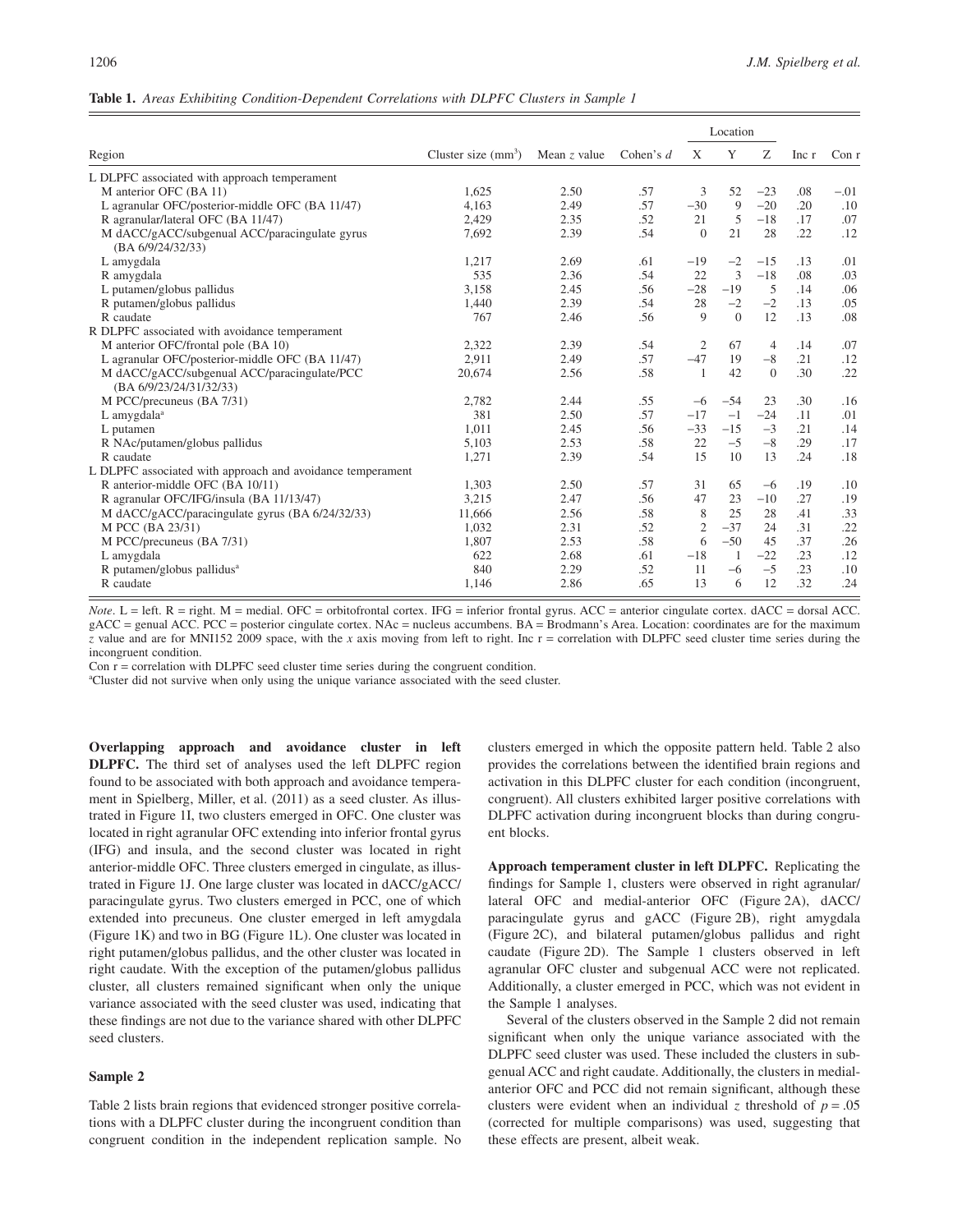

**Figure 1.** Areas exhibiting condition dependent correlations with DLPFC clusters in sample 1. R = right. x, y, and z = coordinates in MNI 2009a space. A–D = clusters exhibiting greater connectivity with the left DLPFC cluster associated with approach temperament. E–H = clusters exhibiting greater connectivity with the right DLPFC cluster associated with avoidance temperament. I–L = clusters exhibiting greater connectivity with the left DLPFC cluster associated with approach and avoidance temperament.

**Avoidance temperament cluster in right DLPFC.** Replicating the findings for Sample 1, clusters were observed in left agranular OFC and medial anterior OFC/frontal pole (Figure 2E), ACC/ gACC/paracingulate gyrus and PCC/precuneus (Figure 2F), and left putamen and right putamen/globus pallidus (Figure 2G). The Sample 1 clusters observed in subgenual ACC, left amygdala, and right caudate were not replicated. Additionally, clusters emerged in right agranular OFC, left caudate, and left nucleus accumbens, which were not evident in the Sample 1 analyses. With the exception of the clusters in right putamen/globus pallidus and left caudate, all clusters remained significant when only the unique variance associated with the DLPFC seed cluster was used.

**Left DLPFC associated with both approach and avoidance temperament.** All regions observed in Sample 1 were replicated. Specifically, clusters were observed in right anterior-middle OFC and right agranular OFC/IFG/insula (Figure 2H), dACC/ gACC/paracingulate/PCC/precuneus (Figure 2I), left amygdala (Figure 2J), and right putamen/globus pallidus and right caudate (Figure 2K). Additionally, clusters emerged in left anterior-middle OFC, left agranular OFC/IFG/insula, right amygdala, left putamen/ globus pallidus, and left caudate, which were not evident in the Sample 1 analyses. All clusters remained significant when only the unique variance associated with the DLPFC cluster was used.

# **Conjunction Analysis**

Table 3 lists brain regions that evidenced significant effects across both samples in the conjunction analysis.

**Approach temperament cluster in left DLPFC.** Clusters were observed in right agranular/lateral/OFC, dACC/paracingulate, right amygdala, left putamen/globus pallidus, and right putamen. Although clusters in medial-anterior OFC and right caudate were observed in both samples, they did not overlap enough to survive the conjunction analysis.

**Avoidance temperament cluster in right DLPFC.** Clusters were observed in left agranular OFC, dACC/gACC/paracingulate, PCC/ precuneus, and right putamen/globus pallidus. Although clusters in medial-anterior OFC/frontal pole and left putamen were observed in both samples, they did not overlap enough to survive the conjunction analysis.

**Left DLPFC associated with both approach and avoidance temperament.** Clusters were observed in right agranular OFC/ IFG/insula, dACC/gACC/paracingulate, PCC/precuneus, left amygdala, and right putamen/globus pallidus/caudate. Although a cluster in right anterior-middle OFC was observed in both samples, it did not overlap enough to survive the conjunction analysis.

## **Combined Sample**

**Connectivity comparisons.** Table 4 lists regions exhibiting differential task-condition-dependent connectivity with DLPFC clusters. Both DLPFC clusters associated only with one type of motivation exhibited stronger condition-dependent connectivity with anteriormedial OFC than did the DLPFC cluster associated with both temperament types. Additionally, the cluster associated only with approach exhibited greater condition-dependent connectivity with left agranular/posterior-middle OFC than did the cluster associated with both temperament types. The cluster associated only with avoidance exhibited greater condition-dependent connectivity with left lateral OFC than did the cluster associated with both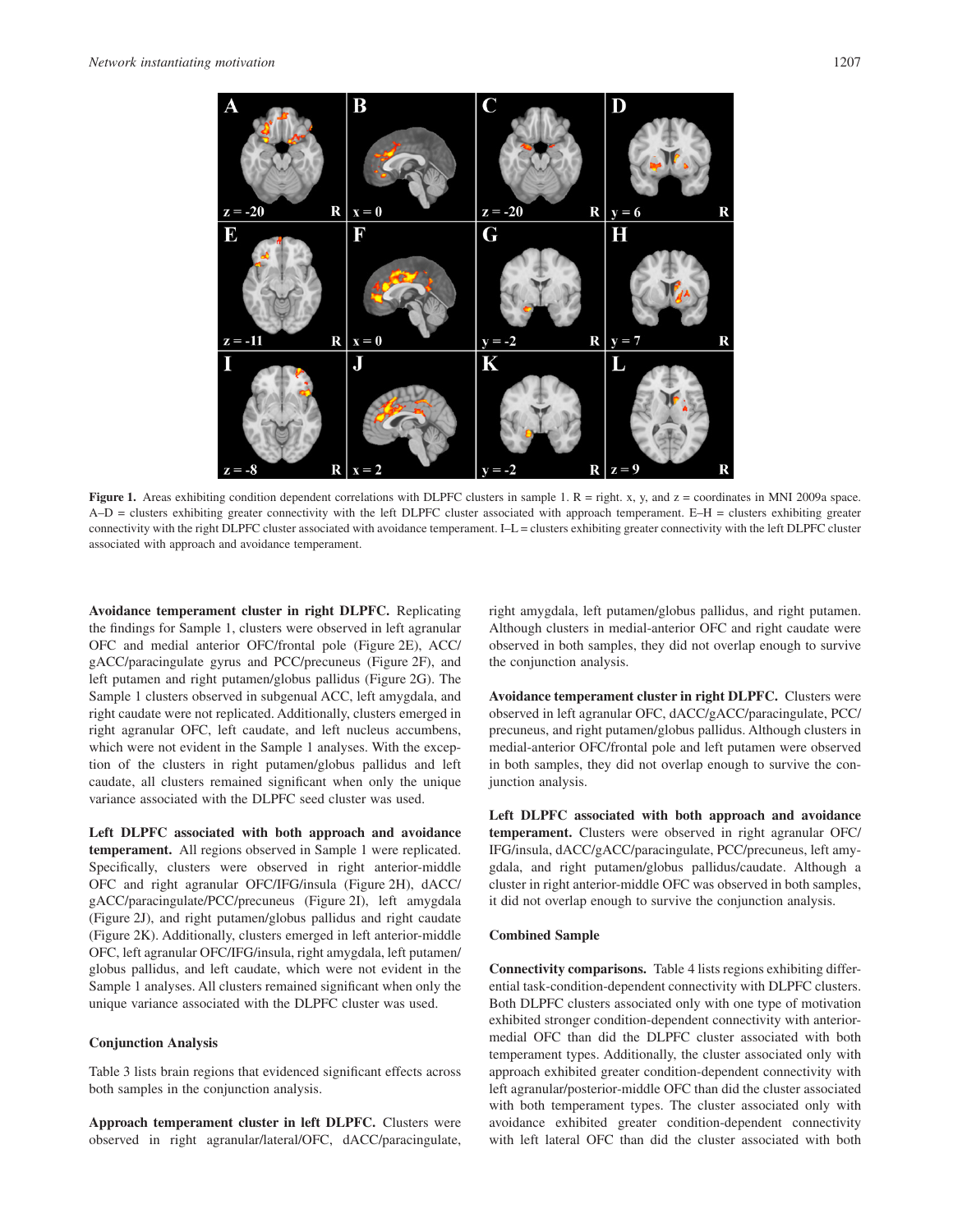|                                                              |                                                        |      |     | Location       |                |       |     |                 |
|--------------------------------------------------------------|--------------------------------------------------------|------|-----|----------------|----------------|-------|-----|-----------------|
| Region                                                       | Cluster size (mm <sup>3</sup> ) Mean z value Cohen's d |      |     | X              | Y              | Z     |     | Inc $r$ Con $r$ |
| L DLPFC associated with approach temperament                 |                                                        |      |     |                |                |       |     |                 |
| M anterior OFC <sup>a</sup> (BA 10/11)                       | 1,186                                                  | 2.37 | .50 | 1              | 56             | $-14$ | .09 | .00             |
| R agranular/lateral OFC (BA 11/47)                           | 1,156                                                  | 2.52 | .51 | 38             | 25             | $-16$ | .08 | .01             |
| M dACC/paracingulate (BA 6/23/24/32)                         | 5,785                                                  | 2.58 | .52 | $-2$           | 5              | 39    | .15 | .04             |
| $M$ gACC <sup>a</sup> (BA 32)                                | 1,120                                                  | 2.30 | .46 | 6              | 50             | $-1$  | .13 | .07             |
| M PCC <sup>a</sup> (BA 29/31)                                | 1,918                                                  | 2.34 | .47 | $\overline{2}$ | $-47$          | 36    | .18 | .06             |
| R amygdala                                                   | 730                                                    | 2.69 | .55 | 27             | $-1$           | $-15$ | .10 | .01             |
| L putamen/globus pallidus                                    | 2,078                                                  | 2.44 | .49 | $-15$          | $\theta$       | 6     | .14 | .05             |
| R NAc/caudate/putamen/globus pallidus                        | 3,889                                                  | 2.42 | .49 | 12             | $-2$           | $-1$  | .15 | .02             |
| R caudate <sup>a</sup>                                       | 741                                                    | 2.65 | .54 | 16             | $\overline{4}$ | 21    | .12 | .04             |
| R DLPFC associated with avoidance temperament                |                                                        |      |     |                |                |       |     |                 |
| L/M anterior OFC/frontal pole (BA 10/11)                     | 1,433                                                  | 2.54 | .51 | $-9$           | 68             | $-13$ | .11 | .02             |
| L agranular OFC (BA 11/47)                                   | 2,274                                                  | 2.41 | .49 | $-36$          | 25             | $-20$ | .22 | .13             |
| R agranular OFC (BA 11/47)                                   | 1,221                                                  | 2.85 | .58 | 43             | 17             | $-11$ | .27 | .17             |
| M dACC/gACC/paracingulate (BA 6/9/24/32)                     | 7,193                                                  | 2.44 | .49 | $-7$           | 20             | 40    | .37 | .25             |
| M PCC/precuneus (BA 7/23/29/31)                              | 9,749                                                  | 2.63 | .53 | $-8$           | $-49$          | 30    | .36 | .27             |
| L putamen                                                    | 696                                                    | 2.33 | .47 | $-31$          | 6              | 6     | .20 | .09             |
| R putamen/globus pallidus <sup>a</sup>                       | 1,385                                                  | 2.27 | .46 | 32             | 3              | 5     | .27 | .16             |
| $L$ caudate <sup>a</sup>                                     | 608                                                    | 2.44 | .49 | $-15$          | $-13$          | 22    | .29 | .19             |
| L NAc                                                        | 615                                                    | 2.36 | .48 | $-13$          | 13             | $-5$  | .21 | .13             |
| L DLPFC associated with approach and avoidance temperament   |                                                        |      |     |                |                |       |     |                 |
| L anterior-middle OFC (BA 10)                                | 1,112                                                  | 2.45 | .50 | $-40$          | 51             | 3     | .33 | .23             |
| R anterior-middle OFC (BA 10/11)                             | 4,696                                                  | 2.56 | .52 | 28             | 53             | $-12$ | .29 | .18             |
| L agranular OFC/IFG/insula (BA 11/13/47)                     | 1,740                                                  | 2.51 | .51 | $-29$          | 28             | $-6$  | .33 | .23             |
| R agranular OFC/IFG/insula (BA 11/13/47)                     | 4,396                                                  | 2.69 | .55 | 49             | 21             | $-2$  | .30 | .18             |
| M dACC/gACC/subgenual ACC/ paracingulate gyrus/PCC/precuneus | 33,943                                                 | 2.70 | .55 | $-1$           | 38             | 11    | .53 | .42             |
| (BA 6/7/9/23/24/29/31/32/33)                                 |                                                        |      |     |                |                |       |     |                 |
| L amygdala                                                   | 384                                                    | 2.30 | .46 | $-25$          | $-4$           | $-15$ | .25 | .13             |
| R amygdala                                                   | 1,134                                                  | 2.88 | .59 | 26             | $-1$           | $-17$ | .24 | .11             |
| L putamen/globus pallidus                                    | 2,556                                                  | 2.59 | .53 | $-19$          | $\overline{4}$ | 6     | .28 | .15             |
| R putamen/globus pallidus                                    | 3,661                                                  | 2.50 | .51 | 20             | 5              | -1    | .31 | .18             |
| L caudate                                                    | 2,278                                                  | 2.68 | .54 | $-10$          | $\theta$       | 11    | .40 | .33             |
| R caudate                                                    | 3,062                                                  | 2.80 | .57 | 13             | $-2$           | 16    | .37 | .26             |

#### **Table 2.** *Areas Exhibiting Condition-Dependent Correlations with DLPFC Clusters in Sample 2*

*Note*. L = left. R = right. M = medial. OFC = orbitofrontal cortex. IFG = inferior frontal gyrus. ACC = anterior cingulate cortex. dACC = dorsal ACC. gACC = genual ACC. PCC = posterior cingulate cortex. NAc = nucleus accumbens. BA = Brodmann's Area. Location = coordinates are for the maximum *z* value and are for MNI152 2009 space, with the *x* axis moving from left to right. Inc r = correlation with DLPFC seed cluster time series during the incongruent condition.

Con  $r =$  correlation with DLPFC seed cluster time series during the congruent condition.

<sup>a</sup>Cluster did not survive when only using the unique variance associated with the seed cluster.

temperament types. Finally, the cluster associated with only approach exhibited greater condition-dependent connectivity with anterior-medial OFC than did the cluster associated with only avoidance.

The DLPFC cluster associated with both temperament types exhibited stronger condition-dependent connectivity with dACC/ gACC/paracingulate than did either of the other DLPFC clusters. The cluster associated with both temperament types exhibited more condition-dependent connectivity with PCC than the cluster associated only with approach. However, the opposite pattern held for the cluster associated with only avoidance, with this cluster exhibiting greater condition-dependent connectivity with PCC/ precuneus than did the cluster associated with both temperament types (although these clusters did not overlap).

With regard to BG, the cluster associated with both temperament types exhibited greater condition-dependent connectivity with right caudate than both of the other DLPFC clusters. No other differences emerged in BG.

**Moderation of PPI connectivity by temperamental motivation.** Table 5 lists regions in which motivational temperament factor scores moderated task-condition-dependent connectivity with DLPFC clusters. The approach/avoidance sum score was associated with increased condition-dependent connectivity between left agranular OFC/IFG/insula and the left DLPFC cluster associated with both approach and avoidance.

The approach temperament score was associated with increased condition-dependent connectivity between the left DLPFC cluster associated only with approach and both right lateral OFC and left putamen/globus pallidus. Additionally, the approach temperament score was associated with increased connectivity between the left DLPFC cluster associated only with approach and anterior-medial OFC, although this cluster did not survive cluster thresholding. The avoidance temperament score did not significantly moderate condition-dependent connectivity with the left DLPFC cluster associated only with approach.

The avoidance temperament score was associated with increased condition-dependent connectivity between the right DLPFC cluster associated only with avoidance and both anteriormedial OFC/frontal pole and left agranular/lateral OFC. Unexpectedly, the approach temperament score was associated with decreased condition-dependent connectivity between the right DLPFC cluster associated only with avoidance and medial dACC/ gACC/paracingulate, right amygdala, and right putamen/NAc.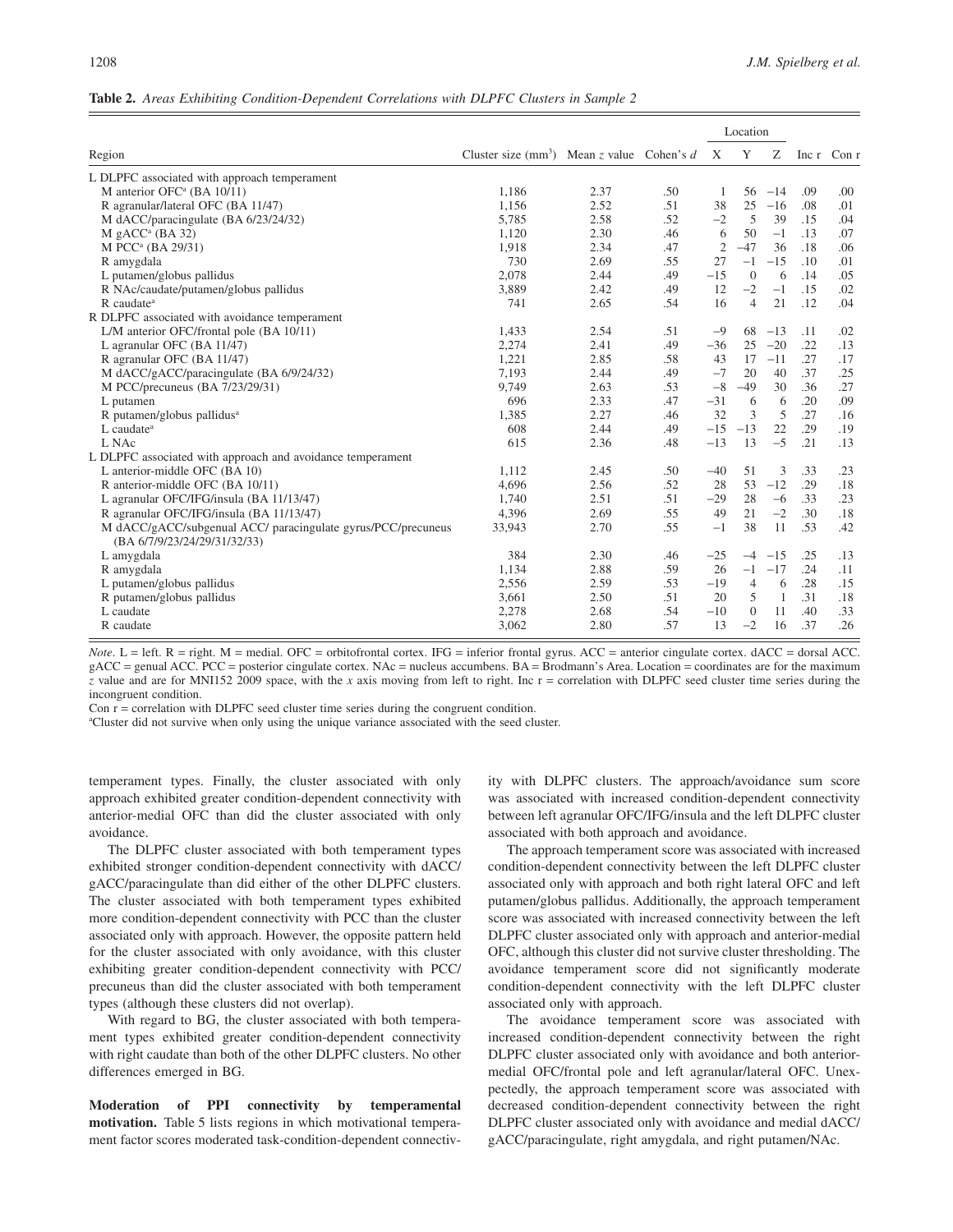

**Figure 2.** Areas exhibiting condition dependent correlations with DLPFC clusters in sample 2. R = right. x, y, and z = coordinates in MNI 2009a space. A–D =clusters exhibiting greater connectivity with the left DLPFC cluster associated with approach temperament. E–G = clusters exhibiting greater connectivity with the right DLPFC cluster associated with avoidance temperament. H–K = clusters exhibiting greater connectivity with the left DLPFC cluster associated with approach and avoidance temperament.

# **Discussion**

Across two independent samples, present findings supported the hypothesis that activity in regions of DLPFC associated with trait approach and avoidance motivation would exhibit greater positive correlations with activity in orbitofrontal cortex, anterior cingulate, amygdala, and basal ganglia when goal maintenance was challenged. Although there were differences in findings across samples, conjunction analyses revealed a consistent set of regions that exhibited connectivity with each DLPFC cluster.

As hypothesized, when goal maintenance was challenged, all three DLFPC clusters exhibited increased connectivity with the area of ACC thought to be involved in maintaining the average value of actions (Rushworth & Behrens, 2008). The fact that this area of ACC exhibited increased connectivity with all three DLPFC

**Table 3.** *Areas Exhibiting Effects in the Conjunction of Sample 1 and Sample 2*

|                                                            |                      |                | Location |       |       |  |
|------------------------------------------------------------|----------------------|----------------|----------|-------|-------|--|
| Region                                                     | Cluster size $(mm3)$ | Mean $z$ value | X        | Y     | Z     |  |
| L DLPFC associated with approach temperament               |                      |                |          |       |       |  |
| R agranular/lateral OFC (BA 11/47)                         | 1,223                | 2.04           | 19       | 5     | $-18$ |  |
| M dACC/paracingulate (BA 6/24/32)                          | 3,258                | 2.06           |          | 19    | 27    |  |
| R amygdala                                                 | 338                  | 2.18           | 23       |       | $-15$ |  |
| L putamen/globus pallidus                                  | 1,987                | 2.05           | $-24$    | 8     | $-6$  |  |
| R putamen                                                  | 1,385                | 2.42           | 21       | 4     | $-13$ |  |
| R DLPFC associated with avoidance temperament              |                      |                |          |       |       |  |
| L agranular OFC (BA 11/47)                                 | 1,442                | 2.09           | $-42$    | 20    | $-17$ |  |
| M dACC/gACC/paracingulate (BA 6/9/24/32)                   | 9,379                | 2.12           | $-1$     | 29    | 17    |  |
| M PCC/precuneus $(BA 7/23/29/31)$                          | 5,702                | 2.14           | $-4$     | $-52$ | 35    |  |
| R putamen/globus pallidus                                  | 2,387                | 2.02           | 32       | 3     | 5     |  |
| L DLPFC associated with approach and avoidance temperament |                      |                |          |       |       |  |
| R agranular OFC/IFG/insula (BA 11/13/47)                   | 2,739                | 2.19           | 45       | 17    | $-13$ |  |
| M dACC/gACC/paracingulate gyrus (BA 6/9/24/32/33)          | 15,316               | 2.20           | 3        | 39    | 16    |  |
| M PCC (BA 23/29/31)                                        | 1,394                | 2.10           |          | $-37$ | 24    |  |
| M PCC/precuneus (BA 7/23/31)                               | 1,302                | 2.08           | 6        | $-43$ | 49    |  |
| L amygdala                                                 | 380                  | 2.11           | $-23$    | $-4$  | $-16$ |  |
| R putamen/globus pallidus/caudate                          | 2,373                | 2.27           | 13       | 3     | 13    |  |

*Note*. L = left. R = right. M = medial. OFC = orbitofrontal cortex. IFG = inferior frontal gyrus. AC = anterior cingulate cortex. dACC = dorsal ACC. gACC = genual ACC. PCC = posterior cingulate cortex. BA = Brodmann's Area. Location = coordinates are for the maximum *z* value and are for MNI152 2009 space, with the *x* axis moving from left to right.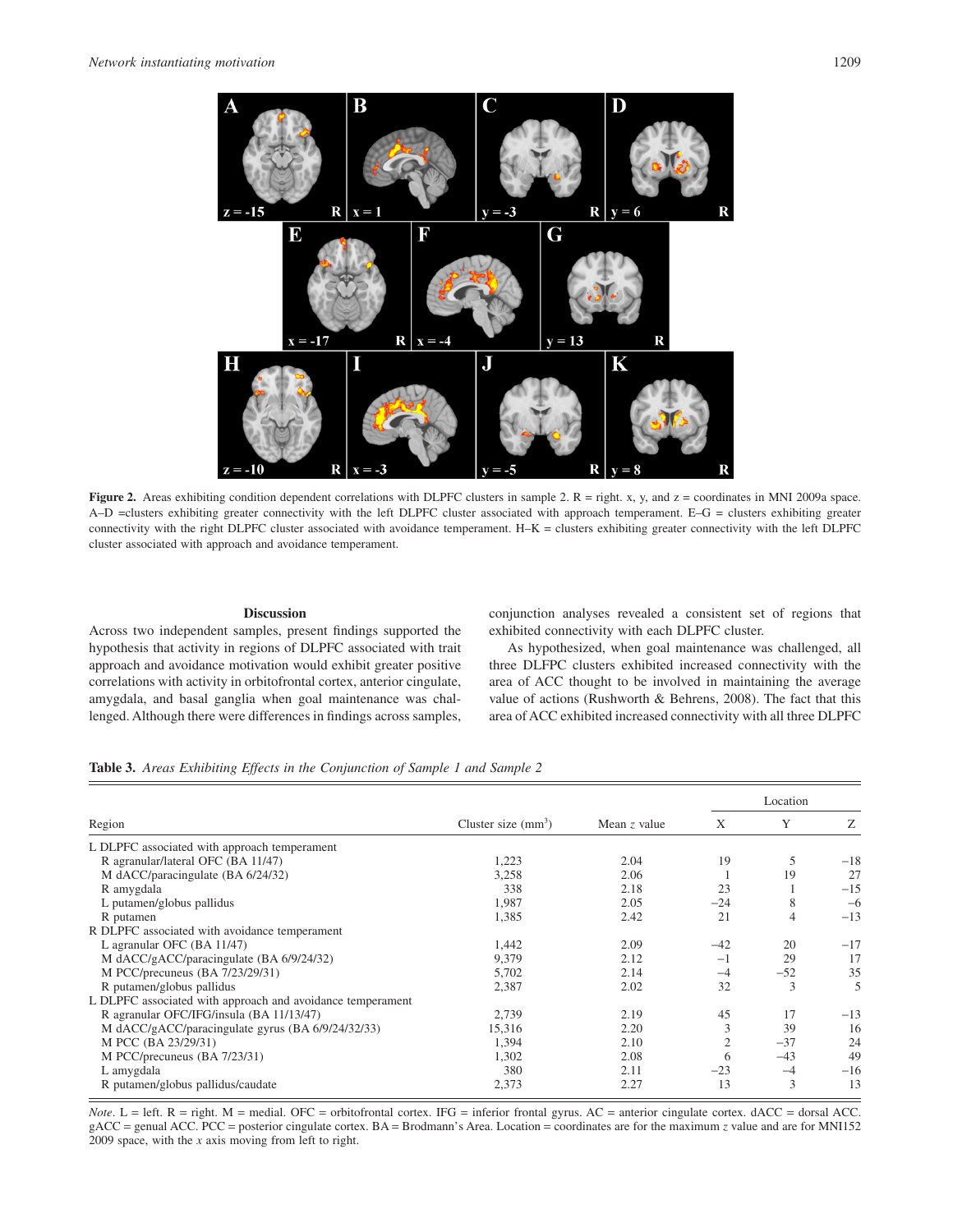|                                                                                      | Direction of |                      |              |             | Location |       |              |
|--------------------------------------------------------------------------------------|--------------|----------------------|--------------|-------------|----------|-------|--------------|
| Region                                                                               | difference   | Cluster size $(mm3)$ | Mean z value | Cohen's $d$ | X        | Y     | <sup>7</sup> |
| L DLPFC associated with approach vs. R DLPFC associated with avoidance               |              |                      |              |             |          |       |              |
| M anterior OFC (BA 11)                                                               | Positive     | 1,225                | 2.08         | .31         | 6        | 48    | $-30$        |
| L DLPFC associated with approach vs. L DLPFC associated with approach and avoidance  |              |                      |              |             |          |       |              |
| M anterior OFC (BA 11)                                                               | Negative     | 3,325                | $-2.23$      | .30         |          | 47    | $-31$        |
| L agranular OFC/posterior-middle OFC (BA 11)                                         | Negative     | 1,243                | $-2.27$      | .24         | $-20$    | 21    | $-27$        |
| M dACC/gACC/paracingulate (BA 6/8/24/32)                                             | Positive     | 6.335                | 2.87         | .27         | 11       | 33    | 24           |
| M PCC (BA 23/31)                                                                     | Positive     | 1.099                | 2.40         | .24         | 3        | $-27$ | 28           |
| R caudate                                                                            | Positive     | 965                  | 2.87         | .19         | 8        |       | 9            |
| R DLPFC associated with avoidance vs. L DLPFC associated with approach and avoidance |              |                      |              |             |          |       |              |
| M anterior OFC/frontal pole/L anterior-middle OFC (BA 10/11)                         | Negative     | 4,529                | $-2.46$      | .31         | $-2$     | 70    | 3            |
| L lateral OFC $(BA 11/47)$                                                           | Negative     | 1.608                | $-2.16$      | .18         | $-48$    | 46    | $-16$        |
| M dACC/gACC/paracingulate (BA 8/24/32)                                               | Positive     | 3.544                | 2.76         | .26         | 9        | 34    | 32           |
| M PCC/precuneus (BA 7/23/31)                                                         | Negative     | 1,952                | $-2.84$      | .29         | $-3$     | $-53$ | 35           |
| R caudate                                                                            | Positive     | 1,189                | 2.88         | .26         | 8        |       | 9            |

|  |  |  |  |  | Table 4. Areas Exhibiting Differences in Condition-Dependent Correlations with DLPFC Clusters |  |  |  |  |  |
|--|--|--|--|--|-----------------------------------------------------------------------------------------------|--|--|--|--|--|
|--|--|--|--|--|-----------------------------------------------------------------------------------------------|--|--|--|--|--|

*Note*. L = left. R = right. M = medial. OFC = orbitofrontal cortex. ACC = anterior cingulate cortex. dACC = dorsal ACC. gACC = genual ACC. PCC = posterior cingulate cortex. BA = Brodmann's Area. Location = coordinates are for the maximum *z* value and are for MNI152 2009 space, with the *x* axis moving from left to right.

clusters when goal maintenance was challenged suggests that it plays a central role in maintaining goal pursuit. In addition to this cingulate area, PCC and gACC consistently showed increased connectivity with the right DLPFC cluster and the left DLPFC cluster associated with both temperament types. Buckner and Carroll (2007) proposed that these areas of cingulate use past memories to generate potential future scenarios (termed prospection), aiding in the prediction of future events.

Prospection is essential to goal pursuit, because a representation of each potential outcome, based on past experience, is needed to evaluate the predicted value of that outcome. The ability to incorporate motivationally relevant information into anticipatory processing when considering a potential outcome will make that option seem more attractive (or unattractive if the

outcome is unpleasant). Research suggests that PCC is involved in the incorporation of emotional and motivational aspects of memories into imagined scenarios (Maddock, 1999). This hypothesized role for PCC has been supported by several studies, including one that found more PCC activation when participants considered approach- and avoidance-related goals (Johnson et al., 2006). Additionally, a recent study found that PCC activation was associated with imagining potential future outcomes, and activation in PCC predicted both the reported value of a delayed reward option and the choice of this delayed reward over a smaller but less delayed reward (Peters & Buchel, 2010). In summary, present findings suggest that DLPFC engages several areas of cingulate associated with different predictive functions to determine the best course of action.

| Y<br>Z                          |
|---------------------------------|
|                                 |
|                                 |
|                                 |
| $-12$                           |
|                                 |
|                                 |
|                                 |
|                                 |
|                                 |
| 46                              |
| $-26$                           |
|                                 |
|                                 |
| $-8$                            |
| $-13$                           |
|                                 |
|                                 |
|                                 |
| $-10$<br>$-1$<br>14<br>71<br>43 |

**Table 5.** *Areas in which Temperamental Motivation Moderates Condition-Dependent Correlations*

*Note*. L = left. R = right. M = medial. OFC = orbitofrontal cortex. IFG = inferior frontal gyrus. ACC = anterior cingulate cortex. dACC = dorsal ACC.  $gACC =$  genual ACC. NAc = nucleus accumbens.  $BA =$  Brodmann's Area.  $\Delta R^2$  = the percen age of variance in condition-dependent connectivity accounted for by motivation score. Significant in Sample  $1/2$ : Y = significant moderation was observed when examined in that sample, N = significant moderation was not observed when examined in that sample. Location: coordinates are for the maximum *z* value and are for MNI152 2009 space, with the *x* axis moving from left to right.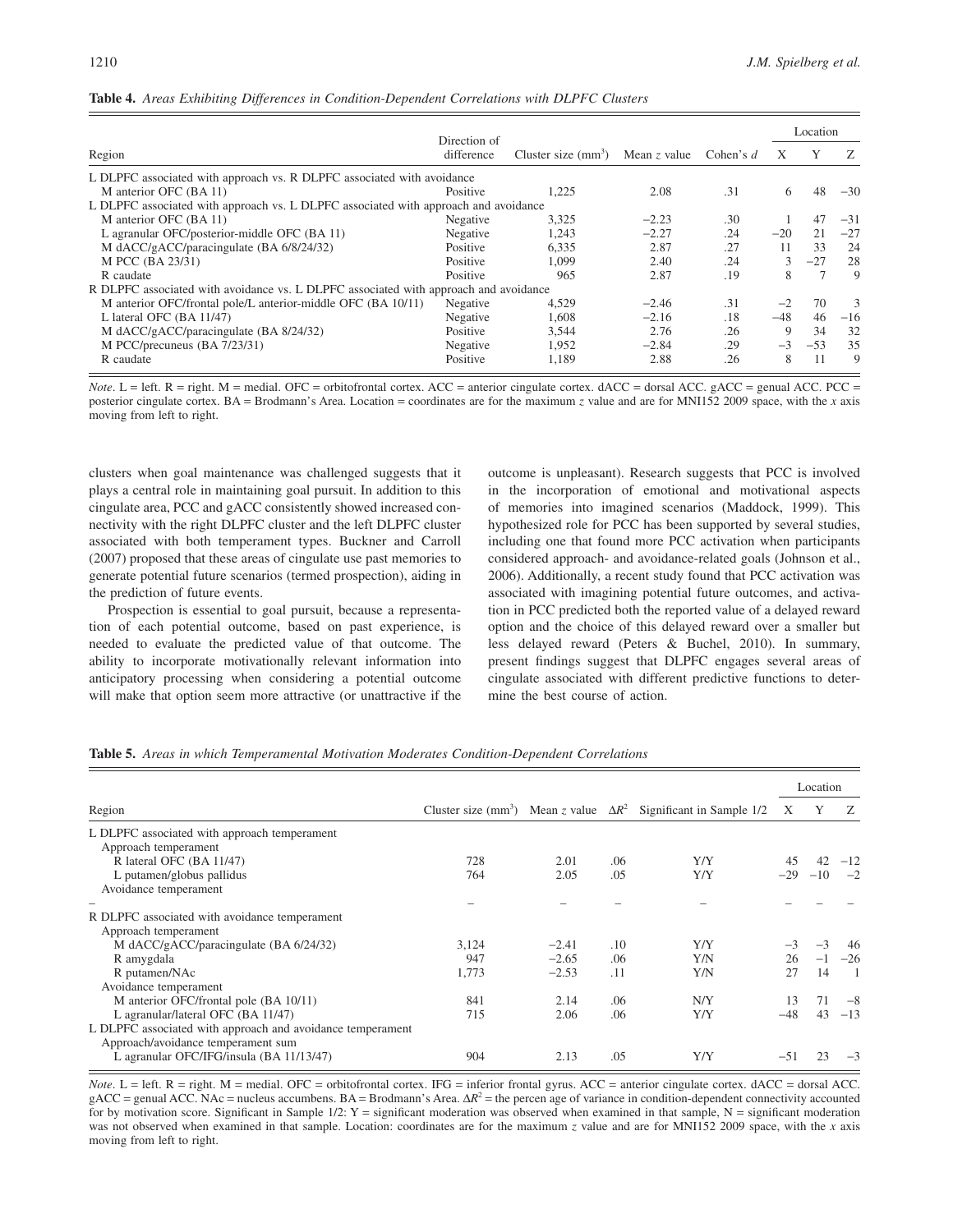Also in line with present hypotheses, both left DLPFC clusters consistently exhibited increased connectivity with amygdala when goal maintenance was challenged. This suggests that DLPFC receives information from amygdala, likely along with agranular OFC/insula, about what stimulus features are salient, and/or biasing which stimulus features are considered goal-relevant during the incongruent condition (biasing of stimulus features is not needed during the congruent condition).

All three DLPFC clusters consistently exhibited increased connectivity with regions of BG when goal maintenance was challenged, supporting present hypotheses. These included areas of putamen that research suggests influence action selection and preparation (Tremblay, Worbe, & Hollerman, 2009), providing a means by which DLPFC may influence behavior. Finally, present findings supported the hypothesis that all three DLPFC clusters would exhibit increased connectivity with regions of OFC when goal maintenance was challenged. Furthermore, the pattern of connections between DLPFC and OFC that survived the conjunction analyses is consistent with the parcellation of OFC observed by Wager et al. (2008). Specifically, in the present study, left DLPFC was consistently connected to right lateral OFC, which Wager et al. found to be associated with pleasant valence, and right DLPFC was consistently connected to left lateral OFC, which Wager et al. found to be associated with unpleasant valence. However, it is important to note that, when looking beyond just those clusters surviving the conjunction analyses, the findings of the present study are less consistent with the pattern observed in Wager et al. For example, right DLPFC was associated with bilateral agranular OFC in Sample 2, rather than just left OFC.

These findings provide support for the hypothesis that regions of DLFPC thought to be involved in the integration of motivational and executive processes (Spielberg, Miller, et al., 2011; Spielberg et al., 2012) are part of a neural network involved in goal pursuit. Importantly, present findings indicate that each of the DLPFC clusters examined had an independent relationship with OFC, cingulate, amygdala, and BG (with the exception of the right DLPFC cluster associated with avoidance temperament and amygdala), given that these findings remained when only the unique variance associated with each cluster was used.

The fact that each DLPFC cluster was independently associated with the other brain regions in the network suggests that these regions of DLPFC play distinct roles in goal pursuit. This hypothesis was supported by analyses examining differential connectivity between DLPFC clusters and assessing moderation of connectivity by motivational temperament. For example, present findings suggest that network processing associated with the left and right DLPFC clusters related to approach and avoidance motivation, respectively, may be specific to the particular type of goal related to that cluster (i.e., approach or avoidance goals). Specifically, the left DLPFC cluster associated only with approach exhibited stronger connectivity with anterior-medial OFC than both of the other DLPFC clusters, and the approach temperament factor score was associated with increased connectivity between this DLPFC cluster and anterior-medial and right-lateral OFC (although the cluster in anterior-medial OFC did not survive cluster thresholding). These findings suggest that this DLPFC cluster has a specific role in the selection of approach goals based on stimulus reward values received from OFC and/or that this DLPFC cluster differentially modulates value information in these regions of OFC based on current goals.

Similarly, the right DLPFC cluster associated only with Avoidance Temperament exhibited stronger connectivity with left lateral

OFC (a region associated with the maintenance of punishment stimulus value; O'Doherty, 2007) than the cluster associated with both temperament types, and the avoidance temperament score was associated with increased connectivity between this cluster and left lateral/agranular OFC. These findings suggest that this DLPFC cluster has a specific role in the selection of avoidance goals based on stimulus punishment values received from left lateral OFC and/or that this DLPFC cluster differentially modulates value information in this region of OFC.

Finally, the DLPFC cluster associated with both temperament types exhibited stronger connectivity with dACC/gACC/ paracingulate than did the other DLPFC clusters, indicating that this DLPFC cluster has a specific role in the selection of appropriate action strategies. This hypothesis is also supported by the fact that this DLPFC cluster exhibited stronger connectivity with right caudate than did the other DLPFC clusters, given research suggesting that this caudate area is associated with action selection and preparation (Tremblay et al., 2009). In contrast, the left DLPFC cluster associated with both temperament types exhibited weaker connectivity with several areas of OFC (including anterior-middle OFC) than did the other clusters, suggesting that this DLPFC cluster is less involved in the selection of goals based on stimulus value and/or that this DLPFC cluster is not involved in the modulation of stimulus value information. This finding supports the hypothesis that this DLPFC cluster is involved in motivational processes that are independent of motivational direction. This may seem inconsistent with the present finding that the approach/ avoidance sum score was associated with increased connectivity between this DLPFC cluster and left agranular OFC/IFG/insula. However, research implicates agranular OFC, along with adjacent anterior insula, in parsing the most salient stimuli for current goals from all internal and external stimuli (e.g., Seeley et al., 2007) rather than the maintenance of stimulus value. Therefore, this DLPFC cluster may be receiving information about salience from this area and/or biasing what is identified as salient.

Unexpectedly, the Approach Temperament factor score was associated with decreased connectivity between the right DLPFC cluster associated with avoidance and a number of regions, including right amygdala. Although unexpected, these findings are consistent with previous conceptualizations of approach and avoidance motivational systems that posit mutual inhibition between the systems (e.g., Tomarken & Keener, 1998). Additionally, this finding provides insight into why the right DLPFC cluster exhibited a weak and inconsistent relationship with amygdala in the present study. Specifically, present findings suggest that there is a relationship between these regions only when Approach Temperament is low.

An important general consideration for the present study is whether the color-word Stroop is potentially differentially relevant for approach or avoidance motivation. Specifically, it is possible that the particular processes isolated by the task contrast (ignoring color information that conflicts with the goal) are more central to, or heavily recruited by, one of the motivational systems. One possibility is that inhibiting incorrect responses is more relevant to the avoidance motivational system, given that ensuring that unwanted outcomes do not occur is a central aspect of this system (Elliot & Covington, 2001). Avoidance may be active (engaging in behavior that prevents the undesired outcome from occurring) and/or it may involve inhibition of behavior until enough information is gained to appropriately guide responses (as in conceptualizations of the Behavioral Inhibition System; Gray, 1994). Therefore, inhibitory processes may be more often engaged as part of the avoidance system.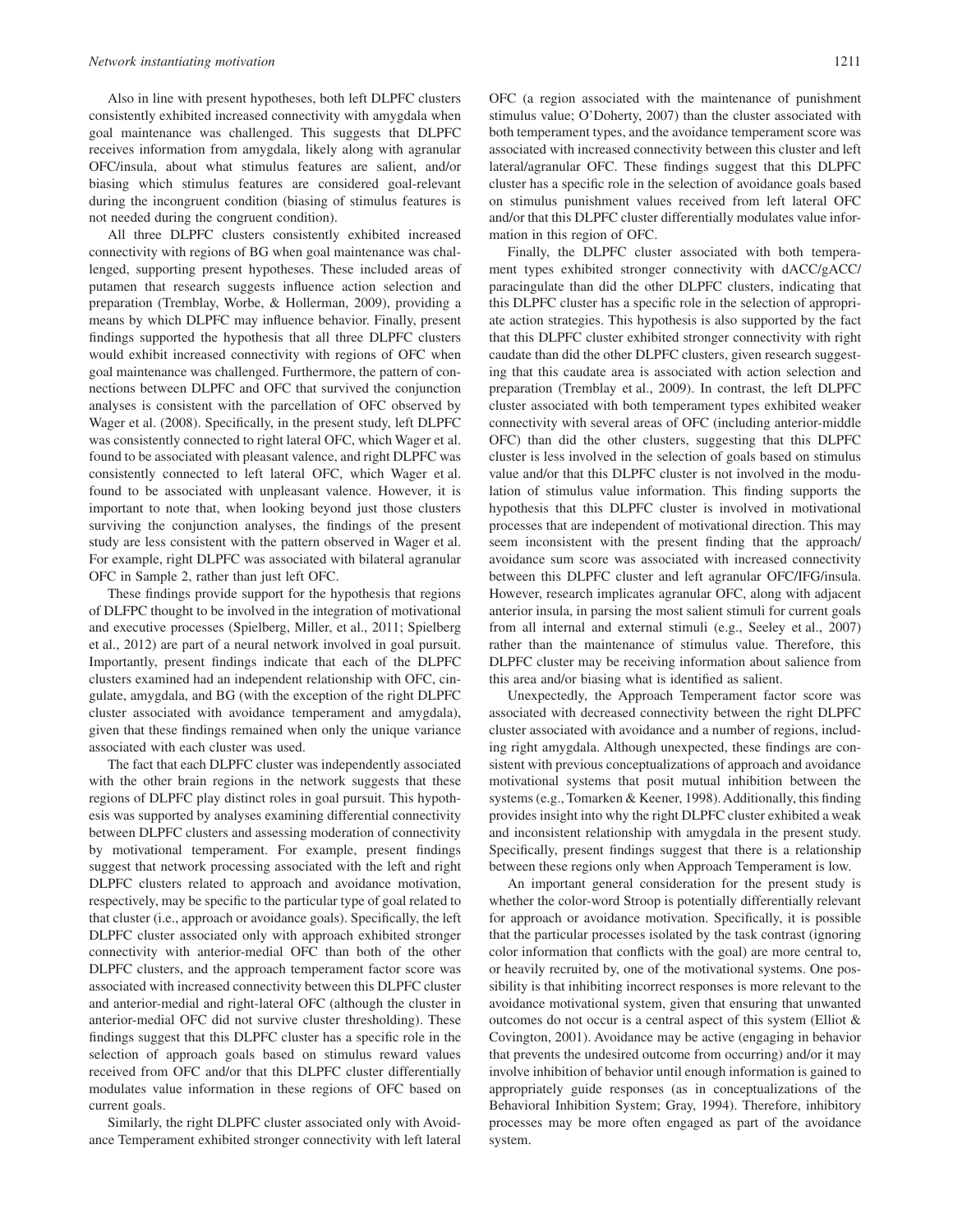Alternatively, it is possible that the task used in the present study may be more relevant to the approach motivational system. Specifically, research suggests that inhibition of incorrect responses by PFC is accomplished by the up-regulation of appropriate responses (through excitation of the neurons involved in the correct behavior) rather than the down-regulation of inappropriate responses (through inhibition of the neurons involved in the incorrect behavior; e.g., the top-down excitatory model; Herd, Banich, & O'Reilly, 2006; Miller & Cohen, 2001; see Berkman & Lieberman, 2009, for a discussion of this model in the context of goal pursuit). Given that obtaining a desired state is the central focus of approach motivation, it seems plausible that brain regions involved in the up-regulation of behavior related to obtaining a desired state will be engaged more often as part of the approach motivational system.

In summary, it appears that a case could be made that the task used in the present study is more relevant for either of the motivational systems. Future research may be able to tease this apart by employing task manipulations that differentially engage one motivational system (e.g., engage state approach or avoidance motivation by giving rewards or punishments). For example, if connectivity patterns were found to be similar for approach motivation when state rewards were given (potentially changing in strength, but not in the pattern of connections), but differed for avoidance motivation when state punishments were given, this could indicate that the task is more relevant for approach motivation.

#### **Strengths and Limitations**

The present study benefited from the use of two independent samples that are each quite large for the fMRI literature. Additionally, an empirically based method was used to identify seed clusters involved in the integration of motivational and executive processes, which is likely to be a vital function for efficient goal pursuit. Limitations include the connectivity analysis method, which was correlational and cannot determine the presence or direction of causality. In addition, although there was a great deal of consistency in findings across the two samples, confirmed by the conjunction

analyses, there were regions that emerged in one sample only or in nonoverlapping locations. This may indicate that effects in these areas are weak. Alternatively, this may reflect real differences between the samples, which varied in several ways, including average age. Future research should examine whether connectivity with DLPFC is dependent on factors such as age. Another limitation of the present study is that it examined only a subset of regions that may be involved in approach/avoidance goal pursuit, based on research indicating these regions are important for the specific aspect of approach/avoidance goal pursuit examined here. Future research should expand the network to include other relevant regions, perhaps depending on the specific aspect of goal pursuit examined.

Finally, although the large sample size is a strength of the present study, the use of this sample allowed us to identify effects that were relatively small in size. Specifically, although effect sizes for the initial PPI analyses were in the medium range (Cohen's  $d = 0.46 - 0.65$ ; see Tables 1 and 2), effect sizes were smaller for the connectivity comparisons between DLPFC clusters (Cohen's  $d = .18 - .31$ ; see Table 4) and the moderation of PPI by trait approach/avoidance  $(\Delta R^2 = .05-.11)$ ; see Table 5). It is widely understood that small effects can have a meaningful impact on functioning. For example, these effects may exert a consistent effect on extended goal pursuit, in which case effects that are small at a given moment may accumulate over time, resulting in substantial differences over longer timescales. However, the degree to which these effects accumulate over time is not yet known.

The present study provides evidence for a network of brain regions instantiating approach and avoidance motivation and related goal pursuit. Distinct areas of DLPFC associated with the integration of motivational and executive processes exhibited increased connectivity with OFC, ACC, amygdala, and BG when goal maintenance was challenged, supporting the hypothesis that these areas are part of a network supporting key aspects of approach and avoidance goal pursuit. Identification of this network moves research on the neural mechanisms of approach and avoidance motivation beyond a focus on single brain regions, paving the way for an understanding of the more complex processes involved in approach and avoidance motivation.

# **References**

- Adolphs, R., Tranel, D., Damasio, H., & Damasio, A. R. (1995). Fear and the human amygdala. *The Journal of Neuroscience*, *15*, 5879– 5891.
- Amiez, C., & Petrides, M. (2009). Feedback valuation processing within the prefrontal cortex. In J. C. Dreher & L. Tremblay (Eds.), *Handbook of reward and decision making* (pp. 213–228). London: Academic Press.
- Andersson, J. L. R., Jenkinson, M., & Smith, S. (2007). *Non-linear optimization* (Tech. Rep. TR07JA1). Oxford, United Kingdom: University of Oxford, FMRIB Centre.
- Ballard, I. C., Murty, V. P., Carter, R. M., MacInnes, J. J., Heuttel, S. A., & Adcock, R. A. (2011). Dorsolateral prefrontal cortex drives mesolimbic dopaminergic regions to initiate motivated behavior. *Journal of Neuroscience*, *31*, 10340–10346. doi:10.1523/JNEUROSCI.0895- 11.2011
- Banich, M. T., Milham, M. P., Atchley, R., Cohen, N. J., Webb, A., Wszalek, T., . . . Mangin, R. (2000). fMRI studies of Stroop tasks reveal unique roles of anterior and posterior brain systems in attentional selection. *Journal of Cognitive Neuroscience*, *12*, 988–1000. doi:10.1162/ 08989290051137521
- Beckmann, C., & Smith, S. (2004). Probabilistic independent component analysis for functional magnetic resonance imaging. *IEEE Transactions on Medical Imaging*, *23*, 137–152. doi:10.1109/TMI.2003.822821
- Beckmann, M., Johansen-Berg, H., & Rushworth, M. (2009). Connectivitybased parcellation of human cingulate cortex and its relation to functional specialization. *Journal of Neuroscience*, *29*, 1175–1190. doi:10.1523/JNEUROSCI.3328-08.2009
- Berkman, E. T., & Lieberman, M. D. (2009). The neuroscience of goal pursuit: Bridging gaps between theory and data. In G. B. Moskowitz & H. Grant (Eds.), *The psychology of goals* (pp. 98–126). New York: Guilford Press.
- Berkman, E. T., & Lieberman, M. D. (2010). Approaching the bad and avoiding the good: Lateral prefrontal cortical asymmetry distinguishes between action and valence. *Journal of Cognitive Neuroscience*, *22*, 1970–1979. doi:10.1162/jocn.2009.21317
- Bollen, K.A. (1989). *Structural equations with latent variables*. New York: John Wiley & Sons.
- Buckner, R. L., & Carroll, D. C. (2007). Self-projection and the brain. *Trends in Cognitive Sciences*, *11*, 49–57. doi:10.1016/j.tics.2006.11.004
- Bush, G., Luu, P., & Posner, M. I. (2000). Cognitive and emotional influences in anterior cingulate cortex. *Trends in Cognitive Sciences*, *4*, 215–222. doi:10.1016/S1364-6613(00)01483-2
- Bush, G., Vogt, B. A., Holmes, J., Dale, A. M., Greve, D., Jenike, M., & Rosen, B. R. (2002). Dorsal anterior cingulate cortex: A role in rewardbased decision making. *Proceedings of the National Academy of Sciences, USA*, *99*, 523–528. doi:10.1073/pnas.012470999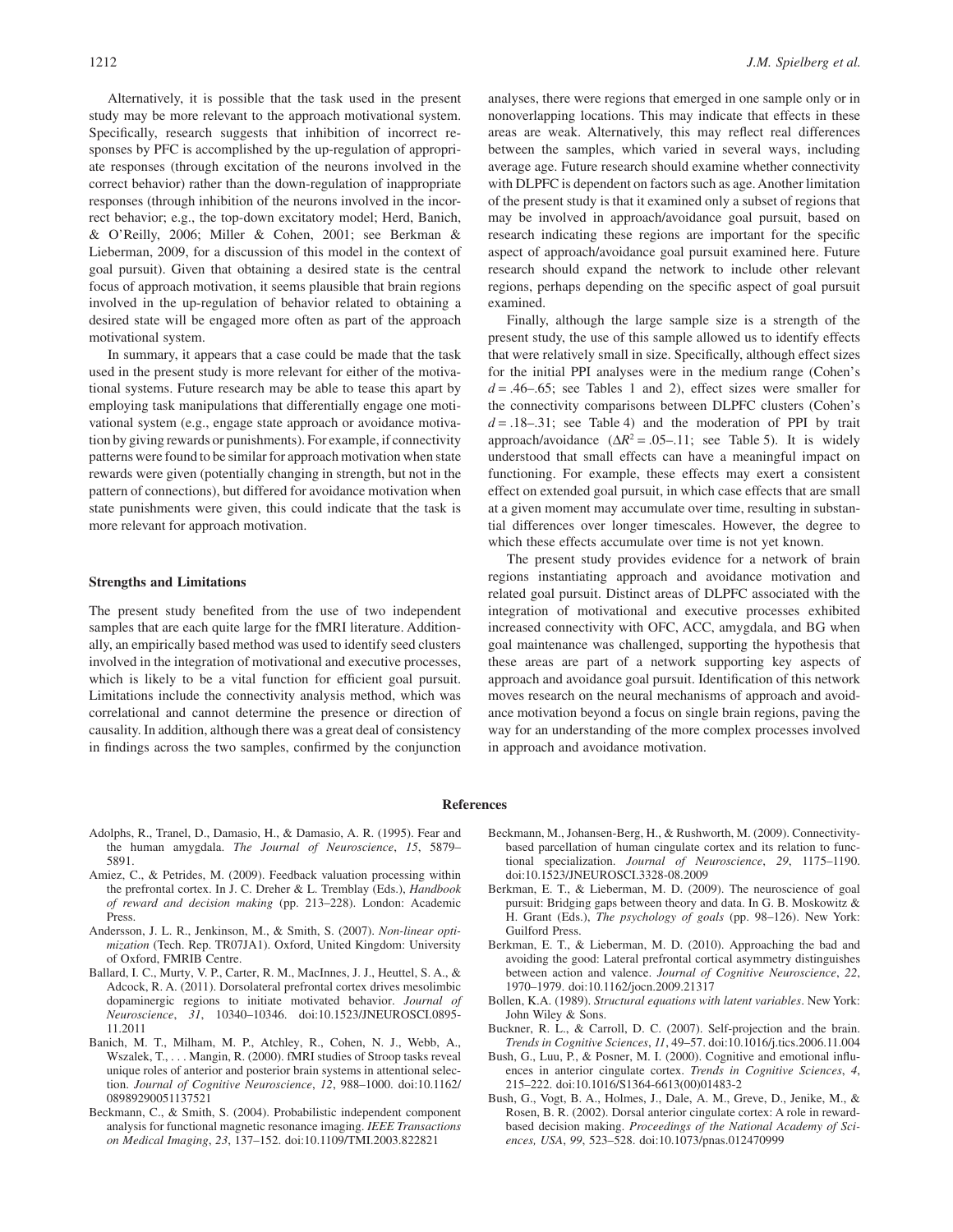- Cain, C. K., & LeDoux, J. E. (2008). Emotional processing and motivation: In search of brain mechanisms. In A. E. Elliot (Ed.), *Handbook of approach and avoidance motivation* (pp. 17–34). New York: Psychology Press.
- Carter, C. S., Braver, T. S., Barch, D. M., Botvinick, M. M. Noll, D., & Cohen, J. D. (1998). Anterior cingulate cortex, error detection, and the online monitoring of performance. *Science*, *280*, 747–749. doi:10.1126/ science.280.5364.747
- Carver, C. S., & White, T. L. (1994). Behavioral inhibition, behavioral activation, and affective responses to impending reward and punishment: The BIS/BAS scales. *Journal of Personality and Social Psychology*, *67*, 319–333. doi:10.1037/0022-3514.67.2.319
- Compton, R. J., Banich, M. T., Mohanty, A., Milham, M. P., Herrington, J., Miller, G. A., . . . Heller, W. (2003). Paying attention to emotion: An fMRI investigation of cognitive and emotional Stroop tasks. *Cognitive, Affective & Behavioral Neuroscience*, *3*, 81–96. doi:10.3758/ CABN.3.2.81
- Costa, P. T., & McCrae, R. R. (1992). *Revised NEO personality inventory (NEOPI-R and Five Factor Inventory (NEO-FFI) professional manual*. Odessa, FL: Psychological Assessment Resources.
- Davidson, R. J., & Irwin, W. (1999). The functional neuroanatomy of emotion and affective style. *Trends in Cognitive Sciences*, *3*, 11–21. doi:10.1016/S0896-6273(04)00264-8
- Dosenbach, N. U. F., Fair, D. A., Cohen, A. L., Schlaggar, B. L., & Petersen, S. E. (2008). A dual-networks architecture of top-down control. *Trends in Cognitive Sciences*, *12*, 99–105. doi:10.1016/ j.tics.2008.01.001
- Elliot, A. J., & Covington, M. V. (2001). Approach and avoidance motivation. *Educational Psychology Review*, *13*, 73–92. doi:10.1023/ A:1009009018235
- Elliot, A. J., & Thrash, T. M. (2002). Approach-avoidance motivation in personality: Approach and avoidance temperaments and goals. *Journal of Personality and Social Psychology*, *82*, 804–818. doi:10.1037/0022- 3514.82.5.804
- Elliott, R., Dolan, R. J., & Frith, C. D. (2000). Dissociable functions in the medial and lateral orbitofrontal cortex: Evidence from human neuroimaging studies. *Cerebral Cortex*, *10*, 308–317. doi:10.1093/cercor/ 10.3.308
- Fonov, V. S., Evans, A. C., McKinstry, R. C., Almli, C. R., & Collins, D. L. (2009). Unbiased nonlinear average age-appropriate brain templates from birth to adulthood. *NeuroImage*, *47*, S102. doi:10.1016/S1053- 8119(09)70884-5
- Frith, C. D. (2000). The role of dorsolateral prefrontal cortex in the selection of action as revealed by functional imaging. In S. Monsell & J. Driver (Eds.), *Control of cognitive processes: Attention and performance XVIII* (pp. 549–565). Cambridge, MA: MIT Press.
- Gray, J. A. (1994). Three fundamental emotion systems. In P. Ekman & R. J. Davidson (Eds.), *The nature of emotion* (pp. 243–247). New York: Oxford University Press.
- Haber, S. N. (2009). Anatomy and connectivity of the reward circuit. In J. C. Dreher & L. Tremblay (Eds.), *Handbook of reward and decision making* (pp. 3–27). London: Academic Press.
- Hare, T. A., Camerer, C. F., & Rangel, A. (2009). Self-control in decisionmaking involves modulation of the vmPFC valuation system. *Science*, *324*, 646–648. doi:10.1126/science.1168450
- Heller, W. (1993). Neuropsychological mechanisms of individual differences in emotion, personality, and arousal. *Neuropsychology*, *7*, 476– 489. doi:10.1037/0894-4105.7.4.476
- Herd, S. A., Banich, M. T., & O'Reilly, R. C. (2006). Neural mechanisms of cognitive control: An integrative model of Stroop task performance and fMRI data. *Journal of Cognitive Neuroscience*, *18*, 22–32. doi:10.1162/089892906775250012
- Holland, P. C., & Gallagher, M. (2004). Aygdala-frontal interactions and reward expectancy. *Current Opinion in Neurobiology*, *14*, 148–155. doi:10.1016/j.conb.2004.03.007
- Jenkinson, M., Bannister, P., Brady, M., & Smith, S. (2003). Improved optimization for the robust and accurate linear registration and motion correction of brain images. *NeuroImage*, *17*, 825–841. doi:10.1016/ S1053-8119(02)91132-8
- Johnson, M., Raye, C., Mitchell, K., Touryan, S., Greene, E., & Nolen-Hoeksema, S. (2006). Dissociating medial frontal and posterior cingulate activity during self-reflection. *Social Cognitive & Affective Neuroscience*, *1*, 56–64. doi:10.1093/scan/nsl004
- Knutson, B., Taylor, J., Kaufman, M., Peterson, R., & Glover, G. (2005). Distributed neural representation of expected value. *Journal*

*of Neuroscience*, *25*, 4806–4812. doi:10.1523/JNEUROSCI.0642-05. 2005

- Kouneiher, F., Charron, S., & Koechlin, E. (2009). Motivation and cognitive control in the human prefrontal cortex. *Nature Neuroscience*, *12*, 939–947. doi:10.1038/nn.2321
- Kringelbach, M. L., & Rolls, E. T. (2004). The functional neuroanatomy of the human orbitofrontal cortex: Evidence from neuroimaging and neuropsychology. *Progress in Neurobiology*, *72*, 341–372. doi:10.1016/ j.pneurobio.2004.03.006
- Lang, P. J., Bradley, M. M., & Cuthbert, B. N. (1998). Emotion, motivation, and anxiety: Brain mechanisms and psychophysiology. *Biological Psychiatry*, *44*, 1248–1263. doi:10.1037/0735-7044.112.5.1069
- Lazar, M. A. (2008). *The statistical analysis of functional MRI data*. New York: Springer.
- MacDonald, A. W., Cohen, J. D., Stenger, V. A., & Carter, C. A. (2000). Dissociating the role of the dorsolateral prefrontal and anterior cingulate cortex in cognitive control. *Science*, *288*, 1835–1838. doi:10.1126/ science.288.5472.1835
- Maddock, R. J. (1999). The retrosplenial cortex and emotion: New insights from functional neuroimaging of the human brain. *Trends in Neurosciences*, *22*, 310–316. doi:10.1016/S0166-2236(98)01374-5
- Miller, E. K., & Cohen, J. D. (2001). An integrative theory of prefrontal cortex function. *Annual Review of Neuroscience*, *24*, 167–202. doi:10.1146/annurev.neuro.24.1.167
- Nichols, T., Brett, M., Andersson, J., Wager, T., & Poline, J. B. (2005). Valid conjunction inference with the minimum statistic. *NeuroImage*, *25*, 653–660. doi:10.1016/j.neuroimage.2004.12.005
- O'Doherty, J. P. (2007). Lights, camembert, action! The role of human orbitofrontal cortex in encoding stimuli, rewards, and choices. *Annals or the New York Academy of Sciences*, *1121*, 254–272. doi:10.1196/ annals.1401.036
- O'Doherty, J. P., & Dolan, R. J. (2006). The role of human orbitofrontal cortex in reward prediction and behavioral choice: Insights from neuroimaging. In D. H. Zald & S. L. Rauch (Eds.), *The orbitofrontal cortex* (pp. 265–284). Oxford, United Kingdom: Oxford University Press.
- Pessoa, L., & Adolphs, R. (2010). Emotion processing and the amygdala: From a "low road" to "many roads" of evaluating biological significance. *Nature Reviews Neuroscience*, *11*, 773–782. doi:10.1038/ nrn2920
- Peters, J., & Buchel, C. (2010). Episodic future thinking reduces reward delay discounting through an enhancement of prefrontal-mediotemporal interactions. *Neuron*, *66*, 138–148. doi:10.1016/j.neuron.2010.03.026
- Porcelli, A. J., & Delgado, M. R. (2009). Reward processing in the human brain: Insights from fMRI. In J. C. Dreher & L. Tremblay (Eds.), *Handbook of reward and decision making* (pp. 165–184). London: Academic Press.
- Rangel, A., & Hare, T. (2010). Neural computations associated with goaldirected choice. *Current Opinion in Neurobiology*, *20*, 262–270. doi:10.1016/j.conb.2010.03.001
- Rushworth, M., & Behrens, T. (2008). Choice, uncertainty and value in prefrontal and cingulate cortex. *Nature Neuroscience*, *11*, 389–397. doi:10.1038/nn2066
- Rushworth, M., Behrens, T., Rudebeck, P. H., & Walton, M. E. (2007). Contrasting roles for the cingulate and orbitofrontal cortex in decisions and social behavior. *Trends in Cognitive Sciences*, *11*, 168–176. doi:10.1016/j.tics.2007.01.004
- Sabatinelli, D., Bradley, M. M., Fitzsimmons, J. R., & Lang, P. J. (2005). Parallel amygdala and inferotemporal activation reflect emotional intensity and fear relevance. *NeuroImage*, *24*, 1265–1270. doi:10.1016/ j.neuroimage.2004.12.015
- Sakagami, S., & Watanabe, M. (2007). Integration of cognitive and motivational information in the primate lateral prefrontal cortex. *Annals of the New York Academy of Sciences*, *1104*, 89–107. doi:10.1196/ annals.1390.010
- Seeley, W. W., Menon, V., Schatzberg, A. F., Keller, J., Glover, G. H., Kenna, H., . . . Greicius, M. D. (2007). Dissociable intrinsic connectivity networks for salience processing and executive control. *Journal of Neuroscience*, *27*, 2349–2356. doi:10.1523/JNEUROSCI.5587- 06.2007
- Spielberg, J. M., Heller, W., Silton, R. L., Stewart, J. L., & Miller, G. A. (2011). Approach and avoidance profiles distinguish dimensions of anxiety and depression. *Cognitive Therapy and Research*, *35*, 359–371. doi:10.1007/s10608-011-9364-0
- Spielberg, J. M., Miller, G. A., Engels, A. S., Herrington, J. D., Sutton, B. P., Banich, M. T., & Heller, W. (2011). Trait approach and avoidance